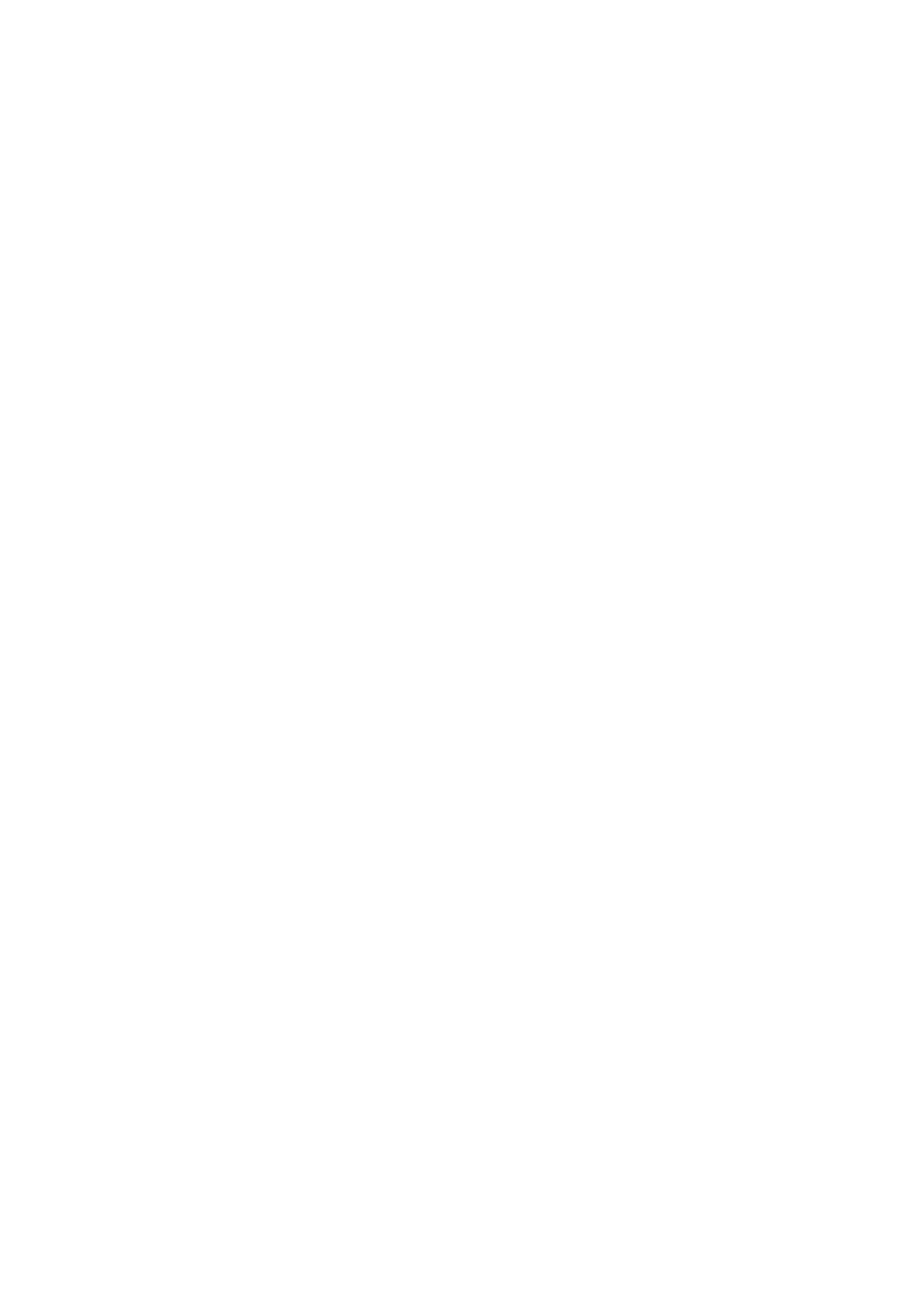# Contents

| Preface  |                        |                                                       | <i>page</i> ii |
|----------|------------------------|-------------------------------------------------------|----------------|
| 1        | Partially ordered sets |                                                       | 1              |
|          | 1.1                    | Posets introduced                                     | 1              |
|          | 1.2                    | Partial orders and strict orders                      | 4              |
|          | 1.3                    | Maps between posets                                   | 6              |
|          | 1.4                    | Compounding maps                                      | 8              |
|          | 1.5                    | Order similarity                                      | 9              |
|          | $1.6\,$                | Inclusion posets as typical                           | 10             |
| $\bf{2}$ | Galois connections     |                                                       | 12             |
|          | 2.1                    | Galois connections defined                            | 12             |
|          | 2.2                    | An alternative definition                             | 15             |
|          | 2.3                    | The relation between adjoints                         | 16             |
|          | 2.4                    | Fixed points and closures                             | 18             |
|          | 2.5                    | One way a Galois connection can arise                 | 20             |
| 3        |                        | The Galois connection between syntax and semantics 22 |                |
|          | 3.1                    | Some reminders                                        | 22             |
|          | $3.2\,$                | Making the connection                                 | 23             |
|          | 3.3                    | Drawing the consequences                              | 24             |
|          | 3.4                    | Triviality?                                           | 26             |
|          | $3.5\,$                | More consequences                                     | 27             |
|          | $3.6\,$                | Posets as sets                                        | 28             |

i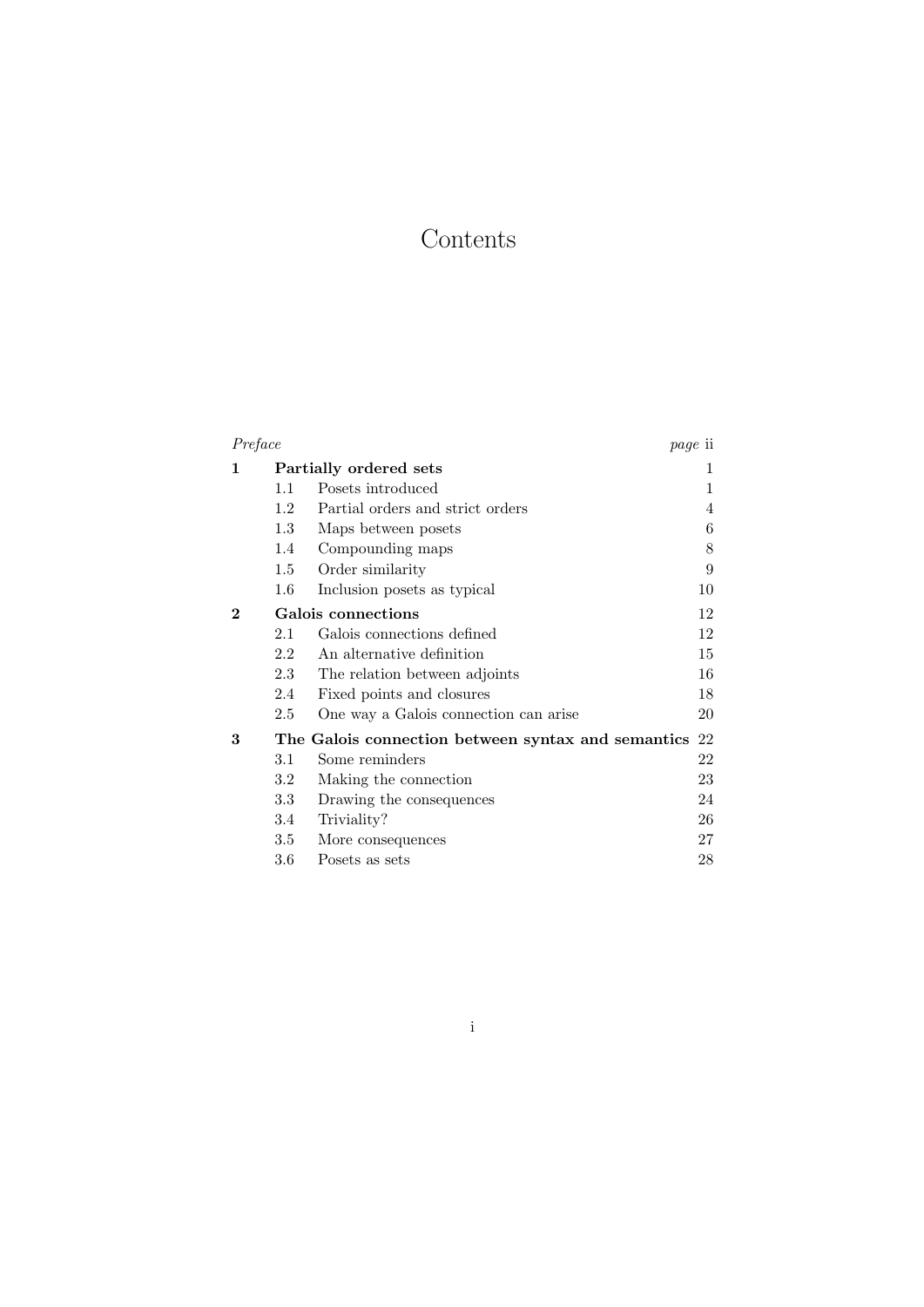# Preface

In his Dialectica paper 'Adjointness in foundations' (1969), F. William Lawvere writes of 'the familiar Galois connection between sets of axioms and classes of models, for a fixed [signature]'.

But even if long familiar folklore to category theorists, the idea doesn't in fact seem to be that widely known. The ideas here are pretty enough, elementary enough, and illuminating enough to be worth rehearsing briskly in an accessible stand-alone form.

Hence these brisk notes. If you are already happy with the idea of a 'poset' and ideas about mappings from one poset to another, proceed immediately to Chapter 2!

# ii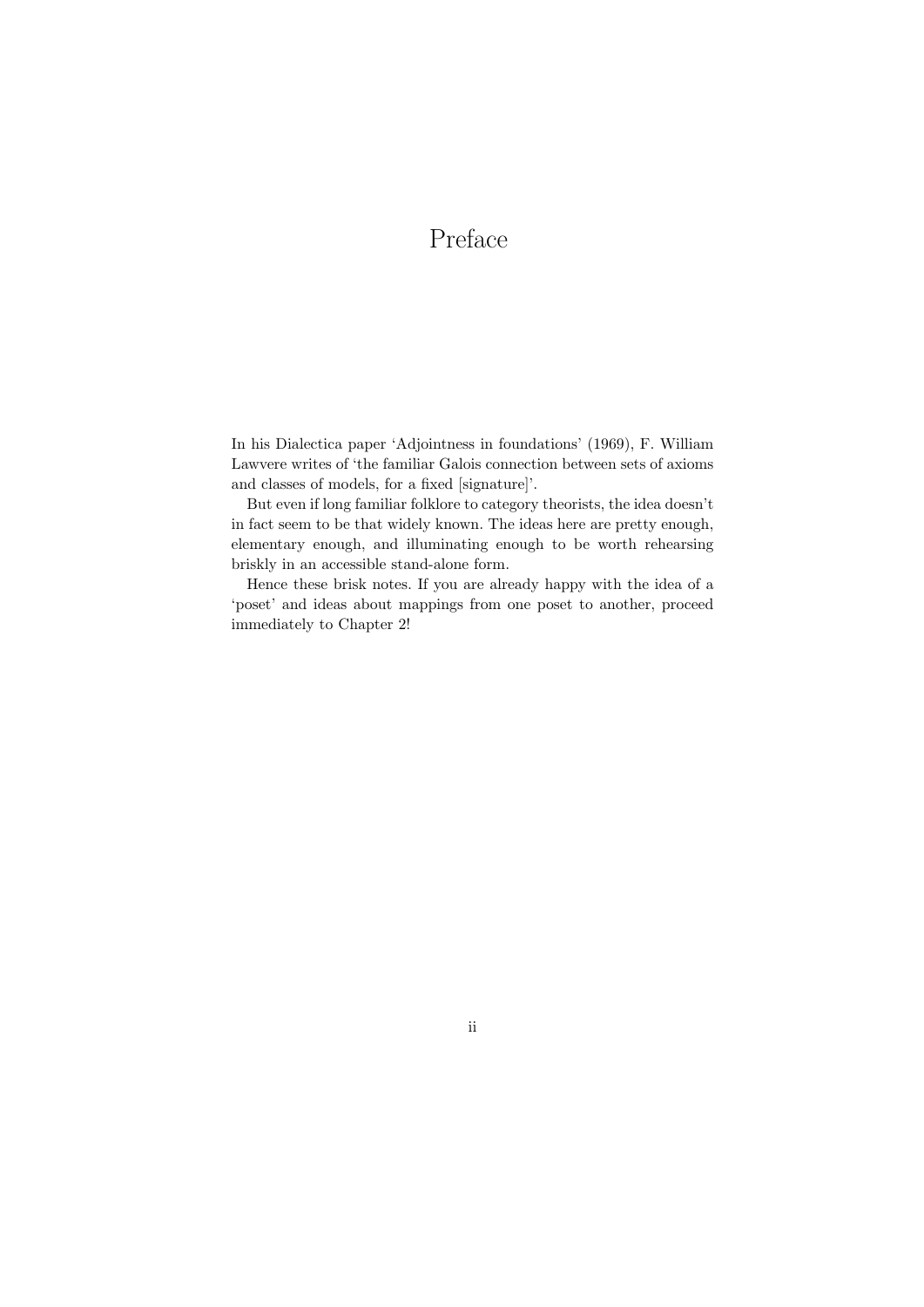# 1 Partially ordered sets

This chapter introduces a class of structures – the 'posets' – which crop up in all sorts of contexts.

Of course, given that this type of structure is indeed exemplified all over the place, there won't be a great deal we can say about the general case. But still, our discussion will give us a chance to introduce some key ideas like the idea of an 'order-isomorphism'.

### 1.1 Posets introduced

**Definition 1.1.1** A partially ordered set  $\mathcal{P} = \langle P, \preccurlyeq \rangle$  – henceforth, a poset – is a set P, carrying an ordering relation  $\preccurlyeq$  which is reflexive, anti-symmetric and transitive. That is to say, for all  $x, y, z \in P$ ,

- (i)  $x \preccurlyeq x$ ;
- (ii) if  $x \preccurlyeq y$  and  $y \preccurlyeq x$ , then  $x = y$ ;
- (iii) if  $x \preccurlyeq y$  and  $y \preccurlyeq z$ , then  $x \preccurlyeq z$ .

Why talk here of a 'partial' order? Because there is no requirement that a given element of the poset  $\mathscr P$  be order-related to any element other than itself. But do note equally that our definition doesn't actually preclude a poset's ordering relation  $\preccurlyeq$  being total: that is to say, it may be the case that for every x, y in the carrier set, either  $x \preccurlyeq y$  or  $y \preccurlyeq x$ . Perhaps we should really call our orders 'at least partial': but plain 'partial' is absolutely standard.

Let's immediately draw out a simple consequence of this definition, one which will help to fix ideas about the kind of ordering we are talking about here: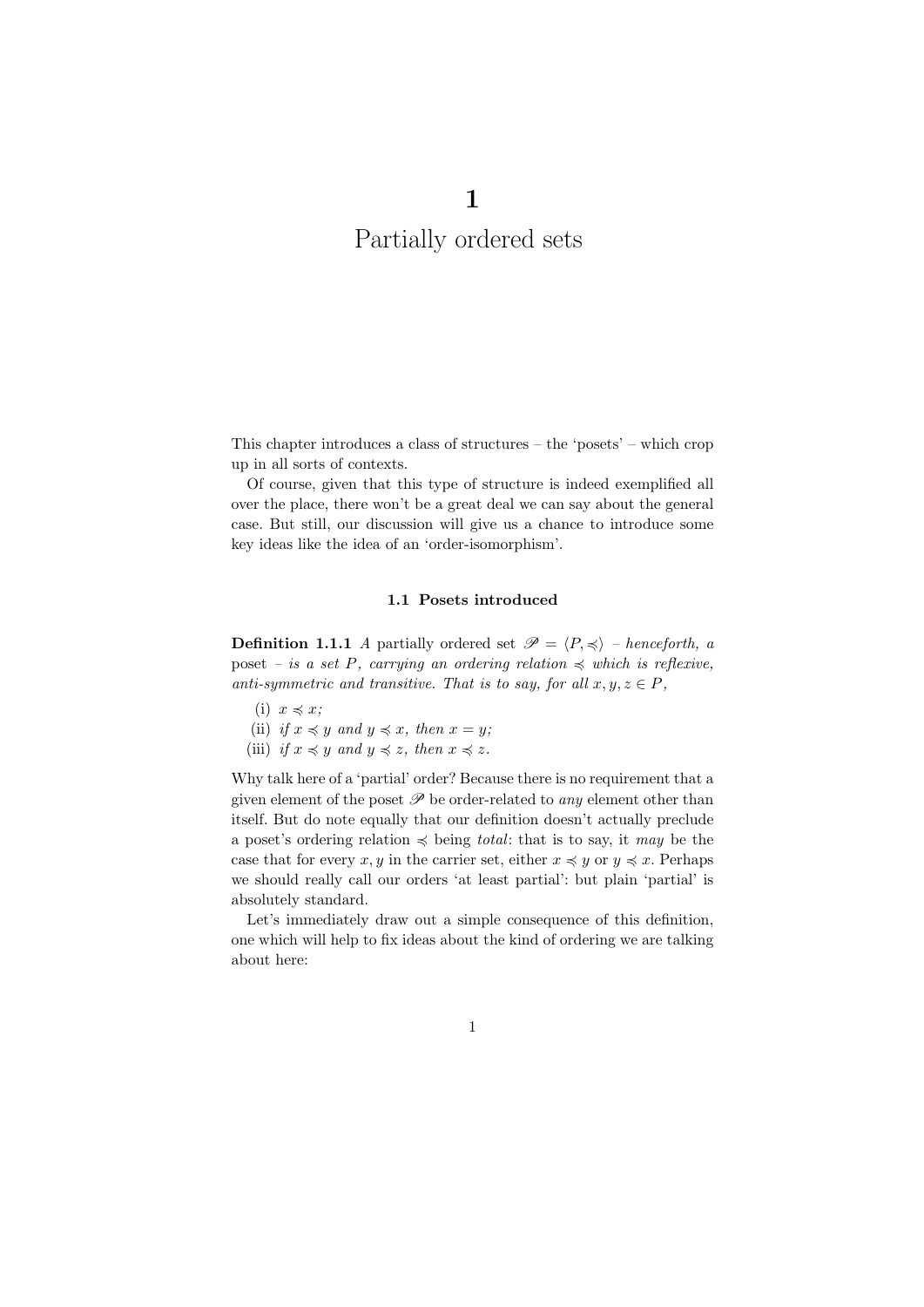Theorem 1.1.2 A poset contains no cycles.

By a 'cycle', we mean a chain of elements  $p_0, p_1, p_2, \ldots, p_\alpha \in P$ , all different, such that  $p_0 \preccurlyeq p_1 \preccurlyeq p_2 \preccurlyeq \ldots \preccurlyeq p_\alpha \preccurlyeq p_0$  (to use an obvious notational shorthand).

*Proof* Suppose there is such a cycle. By transitivity,  $p_0 \preccurlyeq p_1$  and  $p_1 \preccurlyeq p_2$ implies  $p_0 \preccurlyeq p_2$ . By transitivity again,  $p_0 \preccurlyeq p_2$  together with  $p_2 \preccurlyeq p_3$ implies  $p_0 \preccurlyeq p_3$ . Keep on going in the same way until you've derived  $p_0 \preccurlyeq p_\alpha$  (if  $\alpha$  is infinite, our informal argument here is infinitary!). But we are already given  $p_{\alpha} \preccurlyeq p_0$ . So by anti-symmetry we can conclude  $p_{\alpha} = p_0$ , contradicting the assumption that the elements of the cycle are all distinct.  $\Box$ 

To put this graphically, suppose we draw a diagram of a poset. Put a dot for each distinct element, and a directed arrow from the dot corresponding to p to the dot corresponding to p' just when  $p \preccurlyeq p'$ . Then, because of transitivity, dots connected by a chain of arrows will also be directly connected. But the diagram will have no loops where we can follow a linked chain of directed arrows around and end up where we started – except for the trivial self-loops that correspond to the truth of each  $p \preccurlyeq p$ .

Here, then, are just a few examples of posets, starting with some based on familiar number systems before broadening out to give some non-numerical examples.

- (1) The natural numbers  $\mathbb N$  with  $\preccurlyeq$  read as the natural 'less than or equals to' order relation  $\leq$ .
- $(2)$  N with the converse ordering i.e. we take the order relation to be 'greater than or equals to'.
- (3) N with the reordering  $\preccurlyeq$  defined as follows in terms of the natural ordering  $\leq$ :
	- (a) if m is even and n is odd, then  $m \preccurlyeq n$ ;
	- (b) if m and n are both odd, then  $m \preccurlyeq n$  iff  $m \leq n$ ;
	- (c) if m and both n are both even, then  $m \preccurlyeq n$  iff  $m \leq n$ .

In other words, we put all the even numbers in their natural order before all the odds in their natural order.

(4)  $\langle \mathbb{N}, = \rangle$  is also a poset, since identity is trivially the limiting case of a partial ordering (the 'smallest' partial ordering on any set, where each element is order-related only to itself).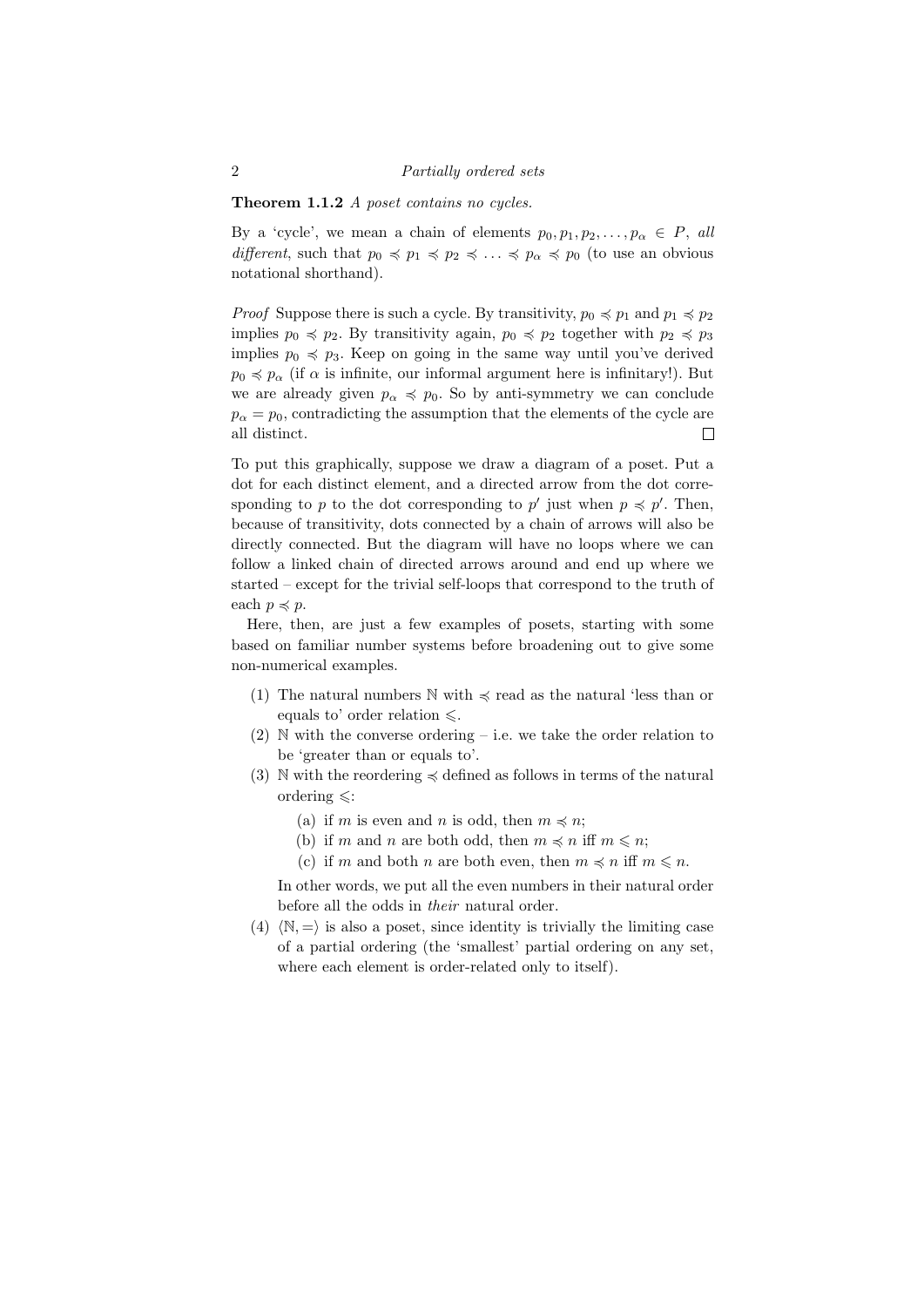### 1.1 Posets introduced 3

- (5)  $\mathbb{N}\setminus\{0\}$  ordered by divisibility: so we put  $m \preccurlyeq n$  iff m divides into n without remainder. (Here  $\mathbb{N} \setminus \{0\}$  is of course the set of natural numbers with 0 removed.)
- (6)  $\mathbb{N} \setminus \{0,1\}$  ordered by the same divisibility relation.
- (7) The real numbers R with the natural 'less than or equals to' ordering.
- $(8)$  R with the converse ordering.
- (9) The set  $\mathbb{R}^2$  of ordered pairs of reals  $\langle r, s \rangle$ , taken with the 'lexicographic' ordering, i.e. putting  $\langle r, s \rangle \preccurlyeq \langle r', s' \rangle$  just if either  $r < r'$ or  $r = r' \wedge s \leqslant s'$ .
- (10) Any set  $\Sigma$  of functions  $f: \mathbb{R} \to \mathbb{R}$ , putting  $f \preccurlyeq g$  iff for all  $x \in \mathbb{R}$ ,  $f(x) \leqslant q(x)$ .
- (11) Choose an interpreted formal language L. Let  $|\alpha|$  be the equivalence class containing all the L-wffs logically equivalent to  $\alpha$ , and let E be the set of all such equivalence classes. Let  $\Rightarrow$  be the relation that holds between the equivalence classes  $|\alpha|, |\beta| \in E$  if  $\alpha \models \beta$ . Then it is easy to check that  $\langle E, \Rightarrow \rangle$  is a poset. (If L comes equipped with a proof-system, then we could similarly define a poset in terms of a syntactic consequence relation rather than semantic consequence.)
- (12) A downward-branching binary tree has a top node, and every node has zero, one or two children (think of 'truth-trees'). Take N to be set of nodes. Let's say that node  $n'$  is a *descendant* of n if  $n'$  is a child of n, or is a child of a child of n, or is a child of a child of a child .... Put  $n \preccurlyeq n'$  iff  $n' = n$  or  $n'$  is a descendant of n (in other words, n is on the same branch of the tree as  $n'$  and *n* is at least as high on the branch as *n'*). Then  $\langle N, \preccurlyeq \rangle$  is a poset.
- (13) Just for modal logicians: let W be a set of possible worlds in a Kripke frame for intuitionistic logic, and let  $\subseteq$  be the accessibility relation between worlds. Then  $\langle W, \sqsubseteq \rangle$  is a poset.

And so it goes. Posets are ubiquitous.

We'll mention just two more cases for the moment:

- (14) The powerset  $\mathcal{P}(A)$  of some set A, with the members of  $\mathcal{P}(A)$ ordered by set-inclusion  $\subseteq$ , is a poset.
- (15) In fact, take any set  $M \subseteq \mathcal{P}(A)$ , i.e. take any arbitrary collection of subsets of a set A. Then  $\langle M, \subseteq \rangle$  too is a poset.

Call these inclusion posets. A bit later, Theorem 1.6.1 will tell us that inclusion posets are in a good sense typical of all posets.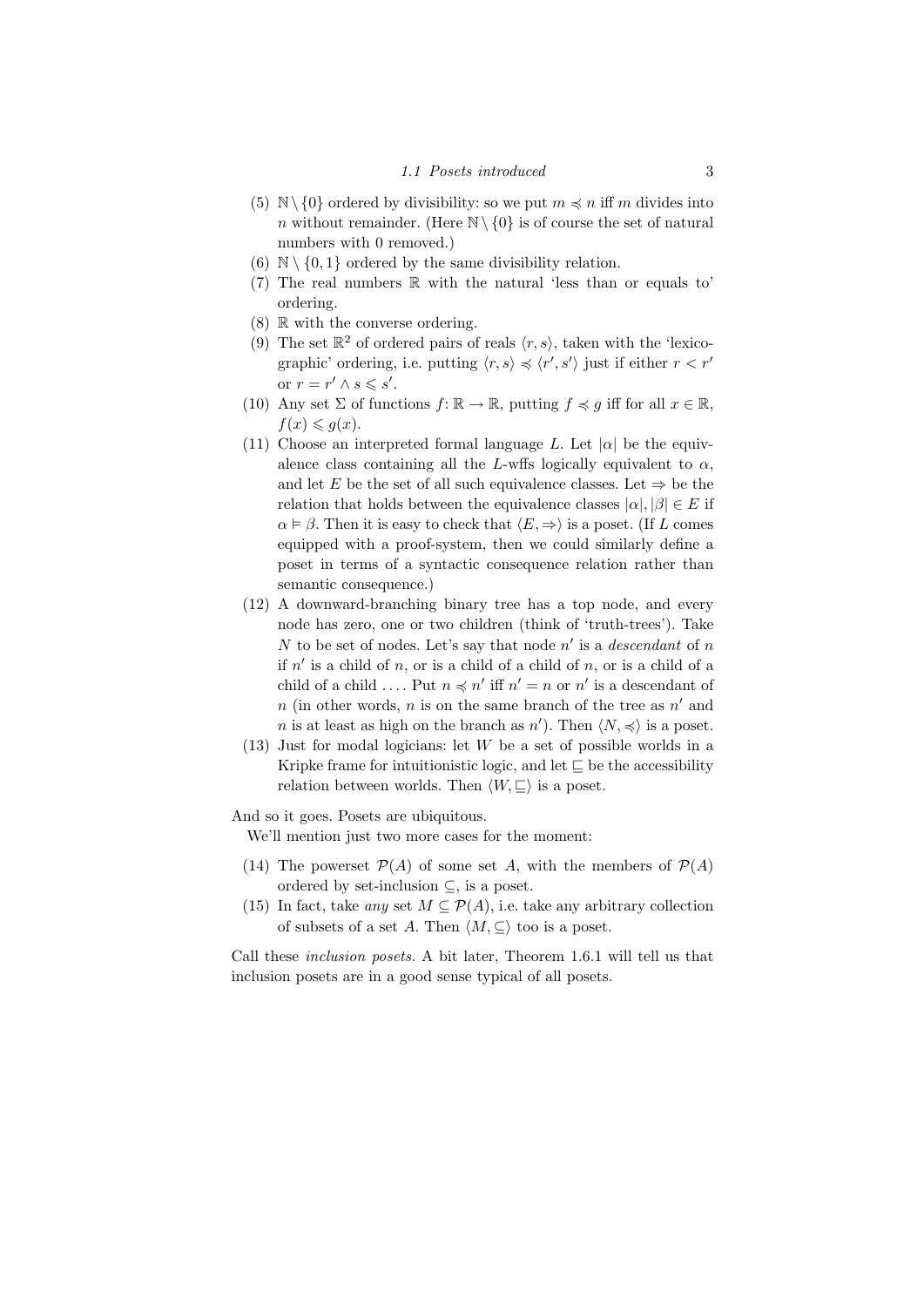### 4 Partially ordered sets

Note immediately that some of our example posets in fact have total orderings, while others have incomparable elements, i.e. elements  $x, y$ in the carrier set such that neither  $x \preccurlyeq y$  nor  $y \preccurlyeq x$ . Exercise: which examples are which?

Note too the elementary point illustrated by the relationship between examples 5 and 6, and by the relationship between examples 14 and 15. Having worked out that the divisibility relation indeed gives us a partial ordering  $\preccurlyeq$  on the naturals starting from 1, we don't have to do *more* work to show that the restriction of that relation to the numbers from 2 onwards is also a partial ordering. Likewise, having worked out that  $\subset$ is a partial order on the carrier set  $\mathcal{P}(A)$ , we immediately see it remains a partial order when restricted to some  $M \subseteq \mathcal{P}(A)$ . This observation evidently generalizes to give us a trivial mini-theorem:

**Theorem 1.1.3** If  $\mathcal{P} = \langle P, \preccurlyeq \rangle$  is a poset then so is  $\mathcal{P}' = \langle P', \preccurlyeq' \rangle$  for any  $P' \subseteq P$ , where  $\preccurlyeq'$  is the relation  $\preccurlyeq$  restricted to  $P'$ .

In such a case, we can say that  $\mathscr{P}'$  is a sub-poset of  $\mathscr{P}$ .

A further, but equally elementary, point is illustrated by the relationship between examples 1 and 2, and between 7 and 8. This too we could dignify as a mini-theorem (whose proof is another trivial exercise):

**Theorem 1.1.4** If  $\mathcal{P} = \langle P, \preccurlyeq \rangle$  is a poset then so is  $\mathcal{P}^{op} = \langle P, \preccurlyeq^{op} \rangle$ , where  $\preccurlyeq^{op}$  is the opposite or converse of  $\preccurlyeq$ , i.e. for all  $x, y \in P$ ,  $x \preccurlyeq^{op} y$ iff  $y \preccurlyeq x$ .

We'll say that  $\mathscr{P}^{op}$  here is the *order-dual* of  $\mathscr{P}$ .

Of course, if a poset's order relation is naturally represented by e.g. ' $\leq$ ', we'll want to represent the converse relation by ' $\geq$ ': so the order dual of  $\langle \mathbb{R}, \leq \rangle$  is  $\langle \mathbb{R}, \geq \rangle$ . Likewise, if a poset's order relation is naturally represented by  $\subseteq$ ', the converse relation which orders its dual will be represented by '⊇'. We'll use this sort of obvious notation in future.

## 1.2 Partial orders and strict orders

What we've just defined are sometimes also called *weakly ordered* sets. By contrast,

**Definition 1.2.1** A strictly ordered set  $\mathcal{Q} = \langle Q, \prec \rangle$  is a set Q, carrying a relation  $\prec$  which is irreflexive, asymmetric and transitive. That is to say, for all  $x, y, z \in Q$ ,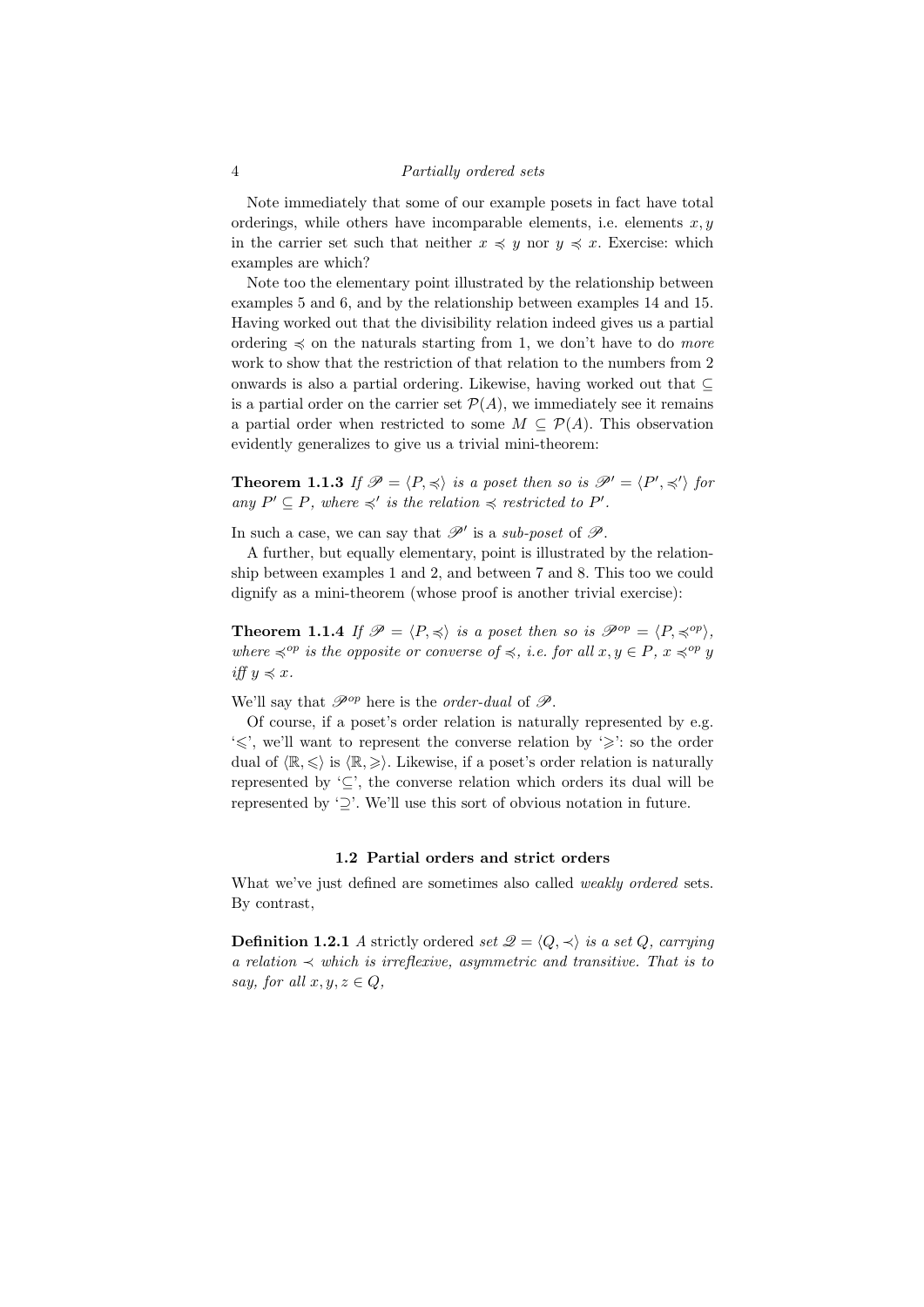- (i)  $x \nless x$ ;
- (ii) if  $x \prec y$  then  $y \not\prec x$ ;
- (iii) if  $x \prec y$  and  $y \prec z$ , then  $x \prec z$ .

For example, both  $\langle \mathbb{N}, \langle \rangle$  and  $\langle \mathbb{R}, \langle \rangle$ , with ' $\langle \rangle$ ' interpreted in the natural way both times, are *strictly* ordered sets. So is  $\langle \mathbb{N} \setminus \{0\}, \prec \rangle$  where  $m \prec n$ iff  $m \neq n$  and m divides n without remainder. That latter example emphasizes that a *strict* order need not be a *total* order (so you need to watch the jargon here).

Should we care about developing a theory of strictly ordered sets as well as a theory of partially ordered sets? Yes and no. For note we have the following three-part theorem, whose proof can again be left as an exercise.

**Theorem 1.2.2** (i) Suppose  $\mathcal{P} = \langle P, \preccurlyeq \rangle$  is a partially ordered set, and for  $x, y \in P$  put  $x \prec y =_{def} x \prec y \land x \neq y$ . Then  $\mathscr{P}^{-} = \langle P, \prec \rangle$  is a strictly ordered set.

(ii) Conversely, suppose  $\mathcal{Q} = \langle Q, \prec \rangle$  is a strictly ordered set, and for  $x, y \in Q$  put  $x \preccurlyeq y =_{def} x \preccurlyeq y \vee x = y$ . Then  $\mathscr{Q}^+ = \langle Q, \preccurlyeq \rangle$  is a partially ordered set.

(iii) The result of going from a partially ordered set to its strictly ordered correlate then back again returns us to the original structure: i.e.  $(\mathscr{P}^{-})^{+} = \mathscr{P}$ . Similarly  $(\mathscr{Q}^{+})^{-} = \mathscr{Q}$ .

When we have a partially ordered set we can therefore immediately define a counterpart strictly ordered set (by ignoring identities); and likewise when we have a strictly ordered set we can define a counterpart partially ordered set (by adding identities). So, yes, if we are interested in partially ordered sets at all, we'll probably care equally about their strictly ordered counterparts. But no, because of the simple definitional link, we don't really need a separate theory to treat the strictly ordered sets. We can develop the theory of partially and strictly ordered sets treating either notion as the more basic and the other as derived. It is conventional and convenient to take the idea of posets as the fundamental one.

Henceforth, it will occasionally be notationally convenient to use  $x \prec$ y as an abbreviation for  $x \preccurlyeq y \wedge x \neq y$  (and likewise,  $x \sqsubset y$  as an abbreviation for  $x \sqsubseteq y \land x \neq y$ , etc.).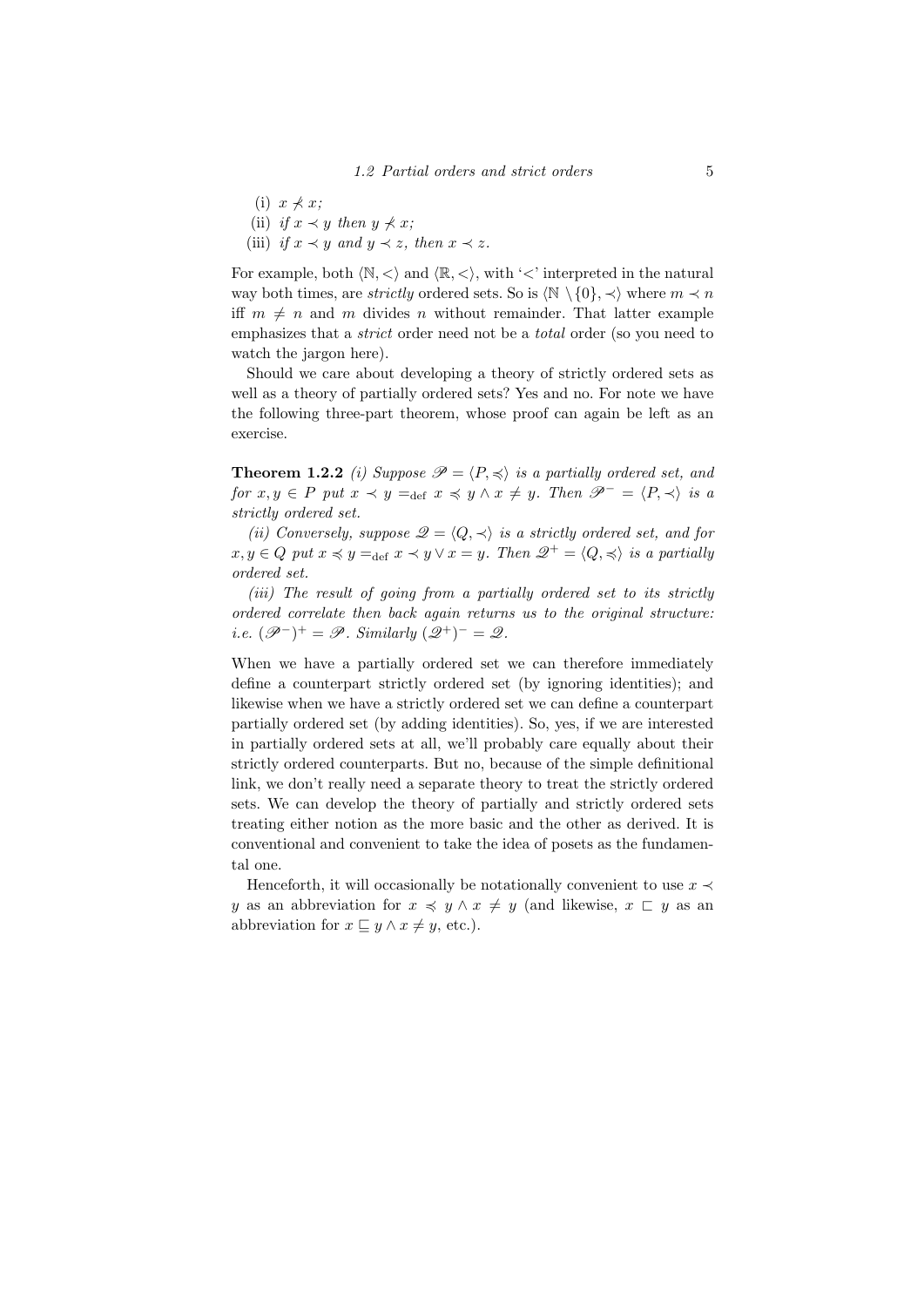### 6 Partially ordered sets

### 1.3 Maps between posets

Next, we'll define three different, increasingly constrained, types of map that can relate two posets. Here's the first pair of notions we want:

**Definitions 1.3.1** Suppose that  $\mathcal{P} = \langle P, \preccurlyeq \rangle$  and  $\mathcal{Q} = \langle Q, \sqsubseteq \rangle$  are two posets. And let  $f: P \to Q$  be a map between their carrier sets. Then

- (i) f is monotone iff, for all  $p, p' \in P$ , if  $p \preccurlyeq p'$  then  $f(p) \sqsubseteq f(p')$ ,
- (ii) f is an order-embedding iff for all  $p, p' \in P$ ,  $p \preccurlyeq p'$  iff  $f(p) \sqsubseteq$  $f(p')$ .

So a monotone mapping  $f$  preserves partial orderings. But note, it can – so to speak – 'squeeze them up'. In other words, if  $p \prec p'$  we won't get the reversal  $f(p) \sqsupset f(p')$ , but we might have  $f(p) = f(p')$ .

An order-embedding however preserves more: it puts a faithful copy of  $\mathscr{P}$ 's ordering inside  $\mathscr{Q}$ .

Let's make that last point more precise, via a theorem, a definition, and another theorem. First, then, we remark that:

**Theorem 1.3.2** An order-embedding  $f: P \to Q$  between  $\mathscr{P} = \langle P, \preccurlyeq \rangle$ and  $\mathscr{Q} = \langle Q, \sqsubseteq \rangle$  is an injective (one-one) map.

*Proof* Suppose  $f(p) = f(p')$ . Then, by the reflexivity of  $\subseteq$ , we have both  $f(p) \sqsubseteq f(p')$  and  $f(p') \sqsubseteq f(p)$ . Since f is an order-embedding, it follows by definition that  $p \preccurlyeq p'$  and  $p' \preccurlyeq p$ . And since  $\preccurlyeq$  is anti-symmetric, it follows that  $p = p'$ .

So, contraposing, if  $p \neq p'$  then  $f(p) \neq f(p')$ , so f is one-one or injective.  $\Box$ 

That theorem prompts a further key definition:

**Definition 1.3.3** As before, suppose that  $\mathcal{P} = \langle P, \preccurlyeq \rangle$  and  $\mathcal{Q} = \langle Q, \sqsubseteq \rangle$ are two posets, and let  $f: P \to Q$  be a map between their carrier sets. Then f is an order-isomorphism iff f is a surjection (is onto) and is an order-embedding.

Note that, given our last theorem, an order-isomorphism f between  $\mathscr P$ and  $\mathscr Q$  is one-one and onto. Hence, 'isomorphism' is indeed an apt label. An order-isomorphism  $f$  makes one poset a copy of the other, as far as its order-structure is concerned.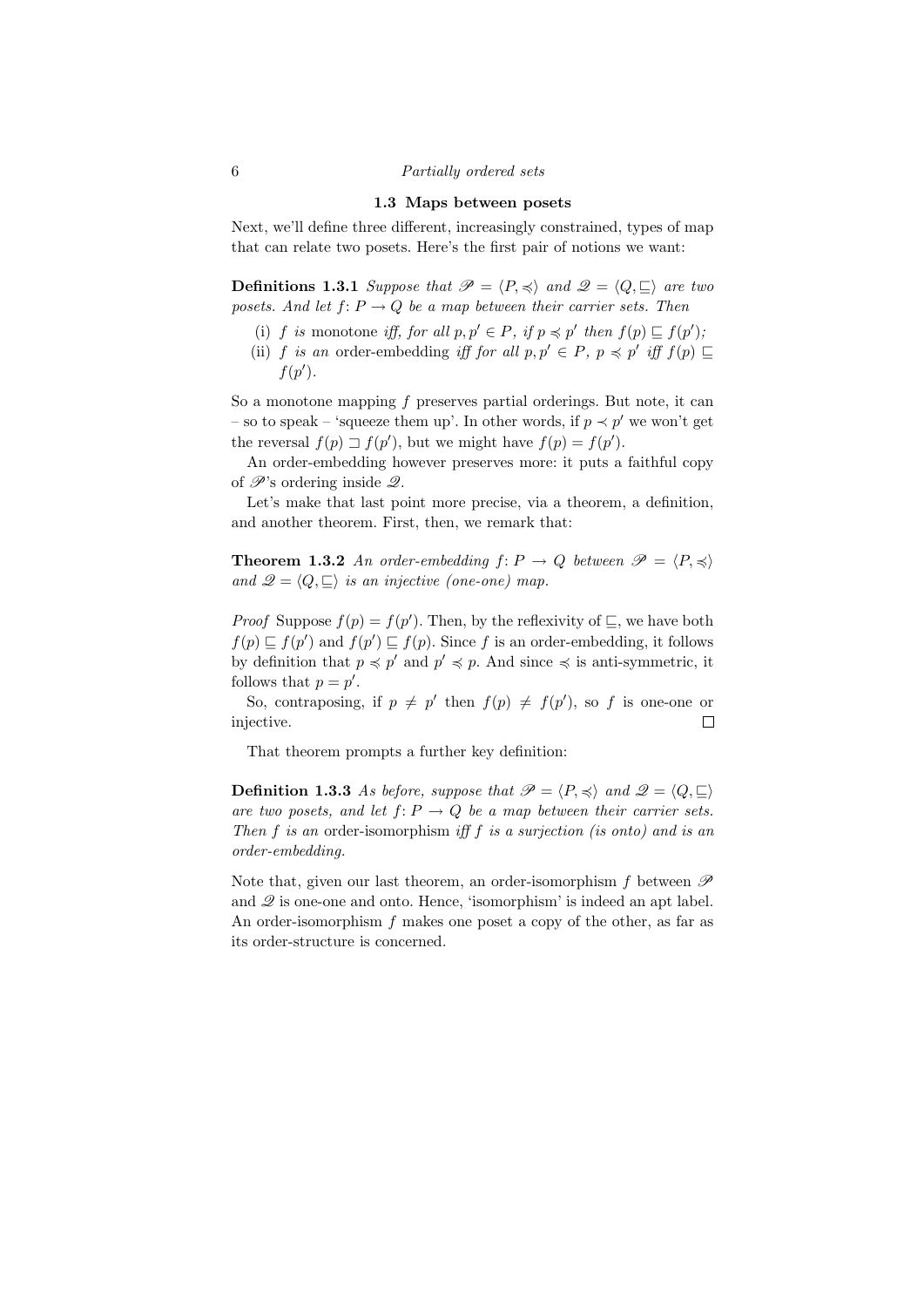And now we can sharpen our claim that, if  $f$  is an order-embedding between  $\mathscr P$  and  $\mathscr Q$ , then f maps  $\mathscr P$  to a copy embedded inside  $\mathscr Q$ . Stating the result with a slight abuse of notation, we have:

**Theorem 1.3.4** If  $f: P \to Q$  is an order-embedding between  $\mathcal{P} = \langle P, \preccurlyeq \rangle$ and  $\mathscr{Q} = \langle Q, \sqsubseteq \rangle$ , then f is an order-isomorphism between  $\mathscr{P}$  and the poset  $\langle f(P), \sqsubseteq \rangle$ .

 $f(P)$  is, of course, the image of P under f, i.e.  $\{q \mid (\exists p \in P)f(p) = q\}.$ And the (very) slight abuse of notation comes in not explicitly marking that the order-relation in  $\langle f(P), \sqsubseteq \rangle$  is the strictly speaking the relation in  $\langle Q, \sqsubseteq \rangle$  restricted to  $f(P)$ . But here and henceforth we'll allow ourselves that degree of notational slack. The proof of our theorem is trivial: for f is, of course, onto  $f(P)$ , and is still an order-embedding.

Let's use our definitions, then, in a few examples:

- (1) Take the pair of posets  $\langle \mathbb{R}^+, \leq \rangle$ ,  $\langle \mathbb{N}, \leq \rangle$ , where  $\mathbb{R}^+$  is the set of positive reals, and the order relations are the natural ones. Let  $f: \mathbb{R}^+ \to \mathbb{N}$  map a real r in  $\mathbb{R}^+$  to the natural number corresponding to  $r$ 's integral part. Then  $f$  is monotone, but not an sponding to r s integral part. Then j is monotone, but not an embedding (since e.g. the reals  $\sqrt{10}$  and  $\sqrt{11}$  get mapped to the same natural number, i.e. 3).
- (2) That first example reminds us that a monotone map typically doesn't preserve all order information. For an extreme example to hammer home the point, take  $\langle \mathbb{R}^+, \leq \rangle$  again and the one-element poset  $\langle \{0\}, \equiv \rangle$  (check that that is a poset!). Then the function f that maps every element of  $\mathbb{R}^+$  to 0 is monotone, but it's a forgetful map that throws away all non-trivial order information.
- (3) Take the posets  $\langle \mathbb{R}^+, \leq \rangle$ ,  $\langle \mathbb{N} \leq \rangle$  again, but this time consider a map  $g: \mathbb{N} \to \mathbb{R}^+$  going in the opposite direction which takes a natural number to the corresponding integral real. Then  $q$  is an order-embedding but not a full isomorphism:  $q$  just finds a copy of the naturals embedded inside  $\mathbb{R}^+$  .
- (4) Consider the poset  $\langle \mathbb{R}, \leq \rangle$ , and its order-dual  $\langle \mathbb{R}, \geq \rangle$ . Then the map  $h: \mathbb{R} \to \mathbb{R}$  defined by  $h: x \mapsto -x$  is an order-isomorphism.
- (5) But don't be misled by that last example there isn't always an order-isomorphism between a poset and its order-dual. Consider, for example,  $\langle \mathbb{N}, \leq \rangle$  and *its* order-dual  $\langle \mathbb{N}, \geq \rangle$ . An orderisomorphism would have to map 0 which comes first in the  $\leq$ order to some element which similarly comes first in the  $\geq$  order.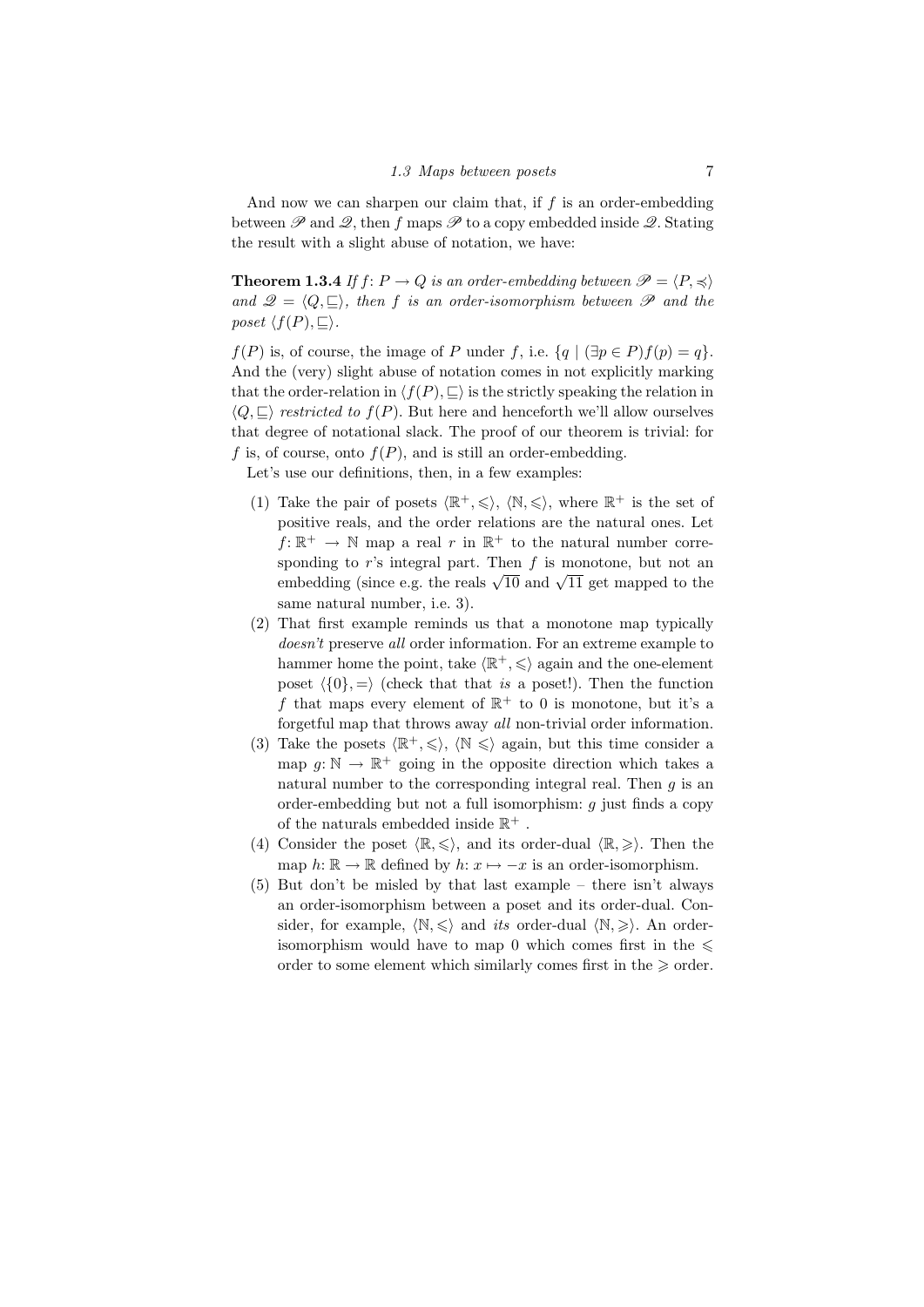### 8 Partially ordered sets

But there is no such element in N. So there can be no orderisomorphism between  $\langle \mathbb{N}, \leq \rangle$  and  $\langle \mathbb{N}, \geq \rangle$ .

## 1.4 Compounding maps

Another key result is that monotone maps can be composed together to get another monotone map:

**Theorem 1.4.1** If  $f: P \to Q$  is a monotone map from  $\mathscr{P} = \langle P, \preccurlyeq \rangle$  to  $\mathscr{Q} = \langle Q, \sqsubseteq \rangle$  and  $g: Q \to R$  is a monotone map from  $\mathscr{Q}$  to  $\mathscr{R} = \langle R, \leqslant \rangle$ , then 'g following f', i.e. the composite map  $g \circ f: P \to R$ , is a monotone map from  $\mathscr P$  to  $\mathscr R$ .

*Proof* Need we spell this out? If  $p \preccurlyeq p'$  then  $f(p) \sqsubseteq f(p')$ , since f is monotone. And if  $f(p) \sqsubseteq f(p')$  then  $g(f(p)) \leq g(f(p'))$ , since g is monotone. So if  $p \preccurlyeq p'$  then  $g(f(p)) \leq g(f(p'))$ , hence  $g \circ f$  is monotone.

It is also worth remarking on the following easy result:

Theorem 1.4.2 Composition of monotone maps is associative: in other words, if  $f: P \to Q$ ,  $g: Q \to R$ ,  $h: R \to S$  are monotone, then  $(f \circ g) \circ h$ and  $f \circ (g \circ h)$  are monotone and equal.

Which leads to a brief aside. For it is, of course, trivial that the identity map  $Id_P: P \to P$ , which maps every  $p \in P$  to itself, is a monotone map from  $\mathscr{P} = \langle P, \preccurlyeq \rangle$  to itself. Hence – if you happen to know what a 'category' is – you'll see from our last two theorems that it's immediate that, if we take posets as objects and monotone mappings between them as the associated arrows/morphisms, then we get a category Pos of posets. However, although we'll sometimes be in the close neighbourhood of some category-theoretic ideas, e.g. in the next chapter, we'll not explicitly discuss categories in this book. End of aside!

To continue: Theorem 1.4.1 tells us that monotone maps compose. But so do order-embeddings and (crucially) isomorphisms:

**Theorem 1.4.3** If  $f: P \to Q$  is an order-embedding (isomorphism) from  $\mathscr P$  to 2, and  $g: Q \to R$  is an order-embedding (isomorphism) from 2 to  $\mathscr R$ , then  $g \circ f: P \to R$ , is an order-embedding (isomorphism) from  $\mathscr P$ to  $\mathscr R.$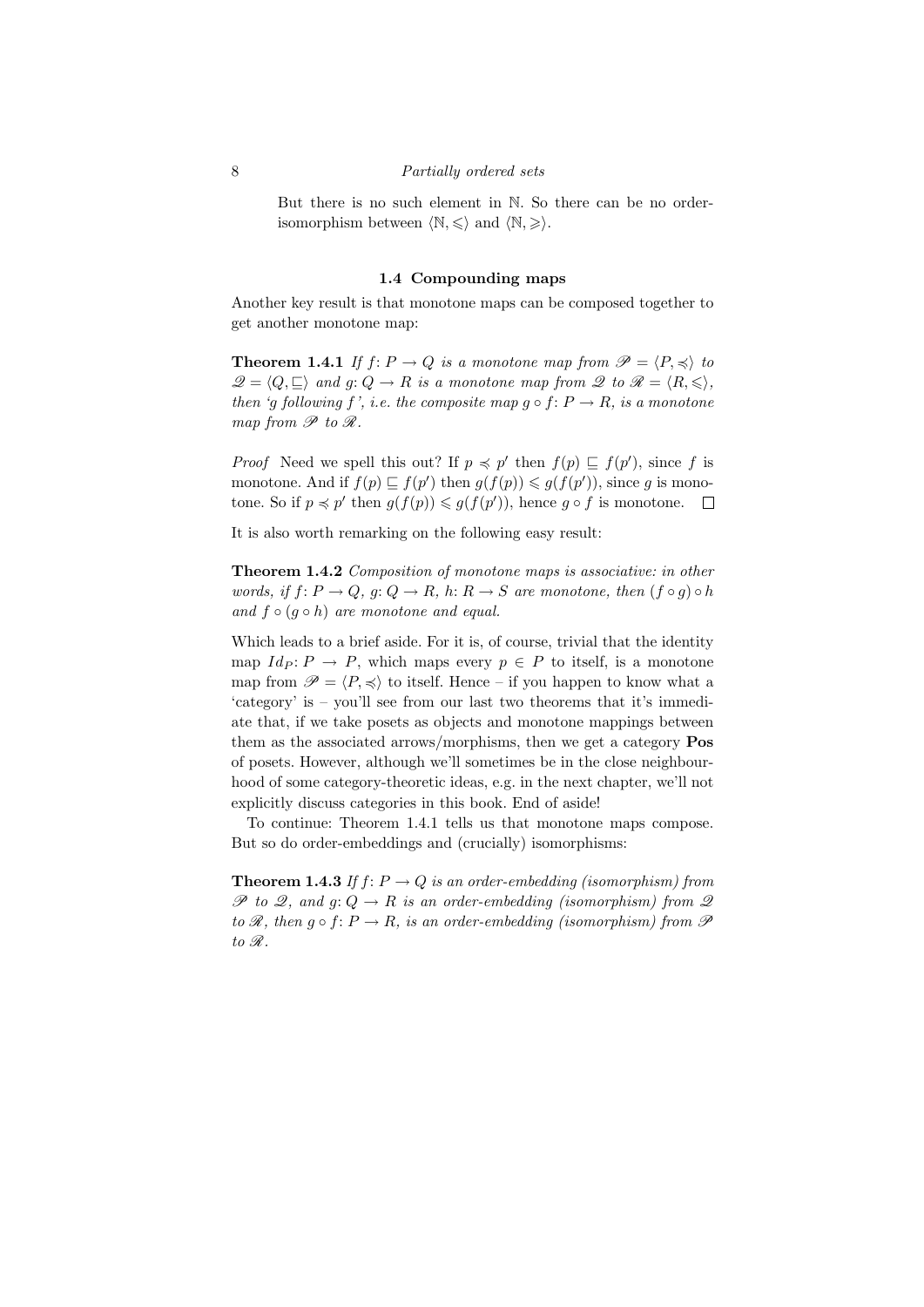## 1.5 Order similarity 9

Proof To show order-embeddings compose, just change the 'if's to 'if and only if's in the proof of Theorem 1.4.1. And to show order-isomophisms compose, we just need to remark that if f and g are onto, so is  $g \circ f$ .  $\Box$ 

### 1.5 Order similarity

To repeat, an order-isomorphism between posets is indeed a one-to-one correspondence between their carrier sets, one that preserves all the basic facts about the way that the elements are ordered. So let's say that

**Definition 1.5.1** The posets  $\mathscr P$  and  $\mathscr Q$  are order-similar *(in symbols,*  $\mathscr{P} \cong \mathscr{Q}$ , iff there is an order-isomorphism from  $\mathscr{P}$  to  $\mathscr{Q}$ .

And we can readily check that 'order-similarity' is properly so-called:

### Theorem 1.5.2 Order-similarity is an equivalence relation.

Proof It is trivial that order-similarity is reflexive. Theorem 1.4.3 tells us that order-isomorphisms compose, and hence that order-similarity is transitive. So we just need to check for symmetry. In other words, we just need to confirm that if  $f: P \to Q$  between  $\mathscr P$  and  $\mathscr Q$ , then there is an order-isomorphism between  $\mathscr Q$  and  $\mathscr P$ . To show that, (i) define  $f^{-1}: Q \to P$  to be such that  $f^{-1}(q) = p$  iff  $f(p) = q$ , and then (ii) check this is indeed an order-isomorphism between  $\mathscr Q$  and  $\mathscr P$ .  $\Box$ 

Let's have just a very small handful of examples:

- (1) We have already seen that  $\langle \mathbb{N}, \leq \rangle$  and  $\langle \mathbb{N}, \geq \rangle$  are of different order-types. Likewise there can be no order-isomorphism between  $\langle \mathbb{N}, \leq \rangle$  and  $\langle \mathbb{N}, \preceq \rangle$ , where  $\preceq$  is the evens-before-odds ordering. For in  $\langle \mathbb{N}, \preceq \rangle$ , 1 has an infinite number of predecessors, and there is no element in  $\langle \mathbb{N}, \leq \rangle$  with the same order property. Hence  $\langle \mathbb{N}, \leq \rangle$ ,  $\langle \mathbb{N}, \geq \rangle$ ,  $\langle \mathbb{N}, \preceq \rangle$  and indeed  $\langle \mathbb{N}, \preceq \rangle$  are posets with the same carrier set but of different order-types. However,  $\langle \mathbb{N}, \leq \rangle$ ,  $\langle \mathbb{N} \setminus \{0\}, \leq \rangle$  and  $\langle \mathbb{E}, \leq \rangle$  are all order-similar (where  $\mathbb{N} \setminus \{0\}$  is the set of naturals with 0 deleted, and  $E$  is the set of even numbers).
- (2) If  $\mathbb{O}^+$  is the set of positive rational numbers, and  $\leq$  their natural ordering, then  $\langle \mathbb{Q}^+, \leq \rangle$  is plainly not order-similar to  $\langle \mathbb{N}, \leq \rangle$ . For, in their natural ordering, the rationals are  $dense - between$  any two different ones there is another – and not so for the natural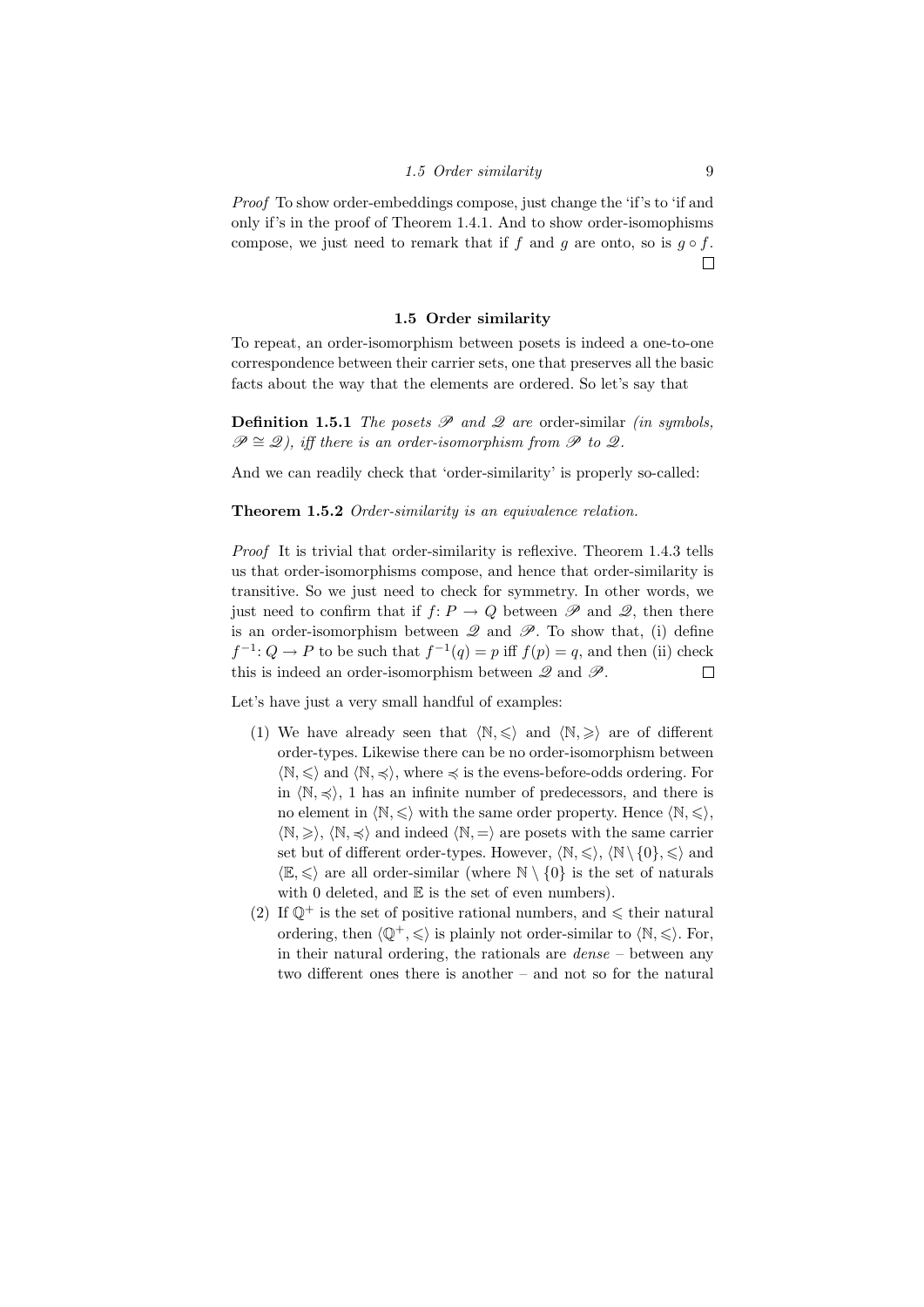### 10 Partially ordered sets

numbers. However we can also put a different order on the positive rationals. Map each  $q \in \mathbb{Q}^+\backslash \{0\}$  one-to-one to the pair of naturals  $\langle m, n \rangle$  where  $q = m/n$  and the fraction is in lowest terms. Do a standard kind of 'zig-zag' enumeration of such pairs  $\langle m, n \rangle$  where  $m, n$  have no common divisors other than 1. In other words, say  $\langle m, n \rangle$  precedes  $\langle m', n' \rangle$  if  $m+n \leq m'+n'$  or else if  $m+n = m'+n'$ and  $m \leq m'$ . And now put  $q \leq q'$  in  $\mathbb{Q}^+$  when either  $q = 0$  or the counterpart pair for  $q$  is no later than the counterpart pair for  $q'$ in the zig-zag enumeration. Then  $\langle \mathbb{Q}^+, \preccurlyeq \rangle \cong \langle \mathbb{N}, \leq \rangle$ .

(3) The examples just mentioned involve posets whose ordering relation  $\preccurlyeq$  is total (i.e., for every  $x, y$  in the carrier set, either  $x \preccurlyeq y$ or  $y \preccurlyeq x$ ). Plainly, no poset which *isn't* totally ordered can be order-similar to one that is.

For an example of a pair of posets which are not totally ordered but which are still order-similar, consider the following trivial example. (i) The inclusion poset  $\langle \mathcal{P}(\{0, 1, 2\}), \subseteq \rangle$ . (ii) The poset whose carrier set is  $\{1, 2, 3, 5, 6, 10, 15, 30\}$ , with the numbers ordered by divisibility. It can again be left as an exercise to specify an order-isomorphism from (i) to  $(ii)$  – there is more than one!

### 1.6 Inclusion posets as typical

Posets, as we said before, are ubiquitous. Evidently they can come in all manner of sizes and shapes. And they can be built up from all manner of elements, related in a huge variety of ways. It might seem quite hopeless to try to put any organization at all on the mess here.

But we can in fact tidy things up just a bit. For remember, any collection of subsets of some set A, ordered by  $\subseteq$ , is a poset. We dubbed this sort of poset an inclusion poset. And we can now show:

### Theorem 1.6.1 Every poset is order-isomorphic to an inclusion poset.

NB, an inclusion poset can be based on any collection of subsets of a set A. The case where the poset is based on the set of all subsets of some A is a very special one. The theorem does not say that every poset is similar to one of the very special cases!

*Proof* Take the poset  $\mathscr{P} = \langle P, \preccurlyeq \rangle$ . For each  $p \in P$ , now form the set  $\pi_p = \{x \mid x \in P \land x \preccurlyeq p\}.$  Let  $\Pi$  be the set of all  $\pi_p$  for  $p \in P$ . Then  $\Pi$  is a set of subsets of P, and  $\mathscr{P}^{\pi} = \langle \Pi, \subseteq \rangle$  is of course an inclusion poset.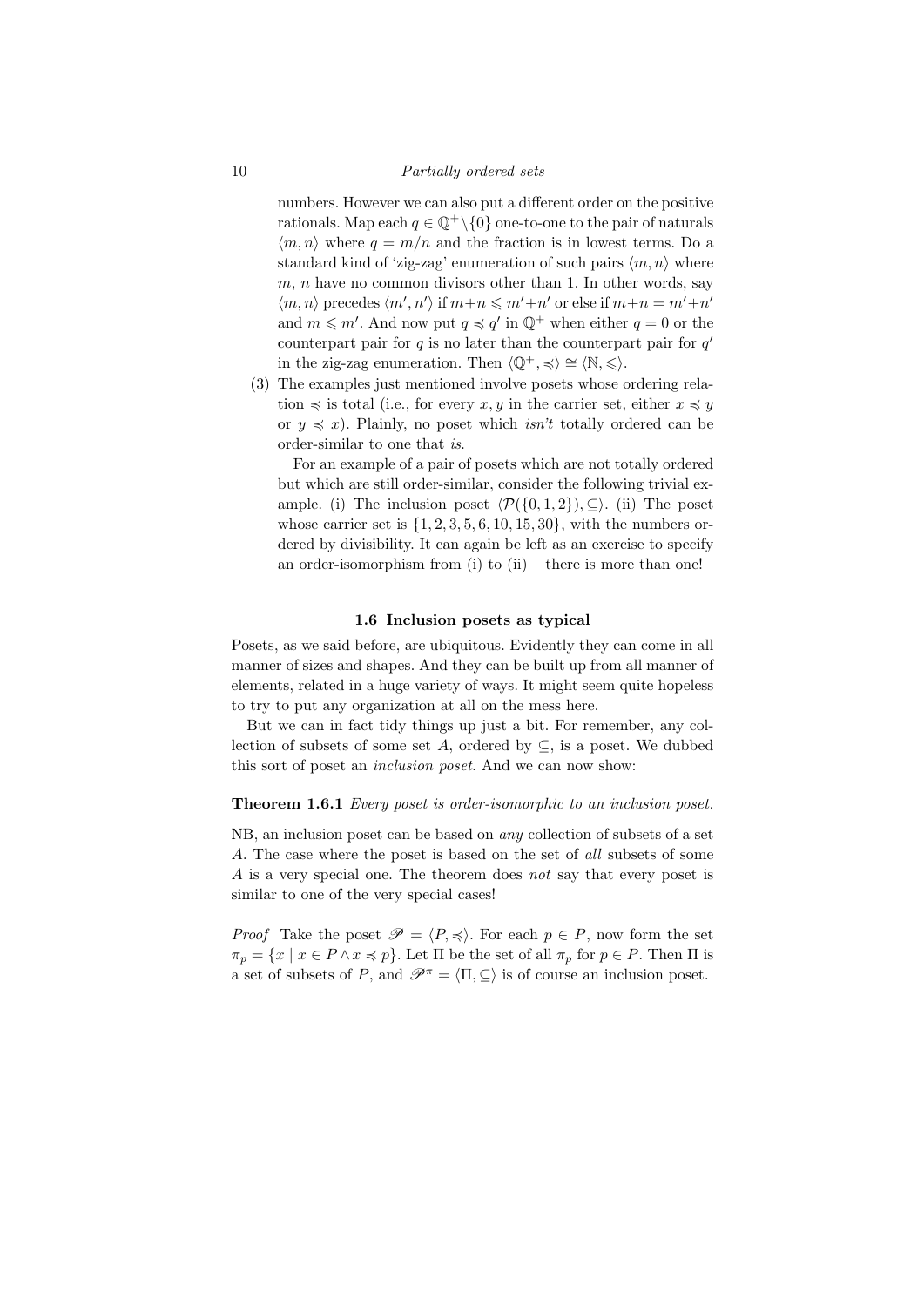Further,  $\mathscr P$  is order-isomorphic to  $\mathscr P^{\pi}$ . For consider the function  $f: P \to \Pi$  which maps  $p \in P$  to  $\pi_p \in \Pi$ . This map is evidently a oneone correspondence between P and Π. Moreover, by definition  $p \preccurlyeq p'$  iff  $\pi_p \subseteq \pi_{p'}$ . So we are done.  $\Box$ 

Hence, if what we really care about is just the order-type of various posets – i.e. we don't care about what sort of elements the carrier-set has, and are just highlighting the kind of ordering that is being put on a set of elements – then, without loss of generality, we can concentrate on inclusion posets as typical.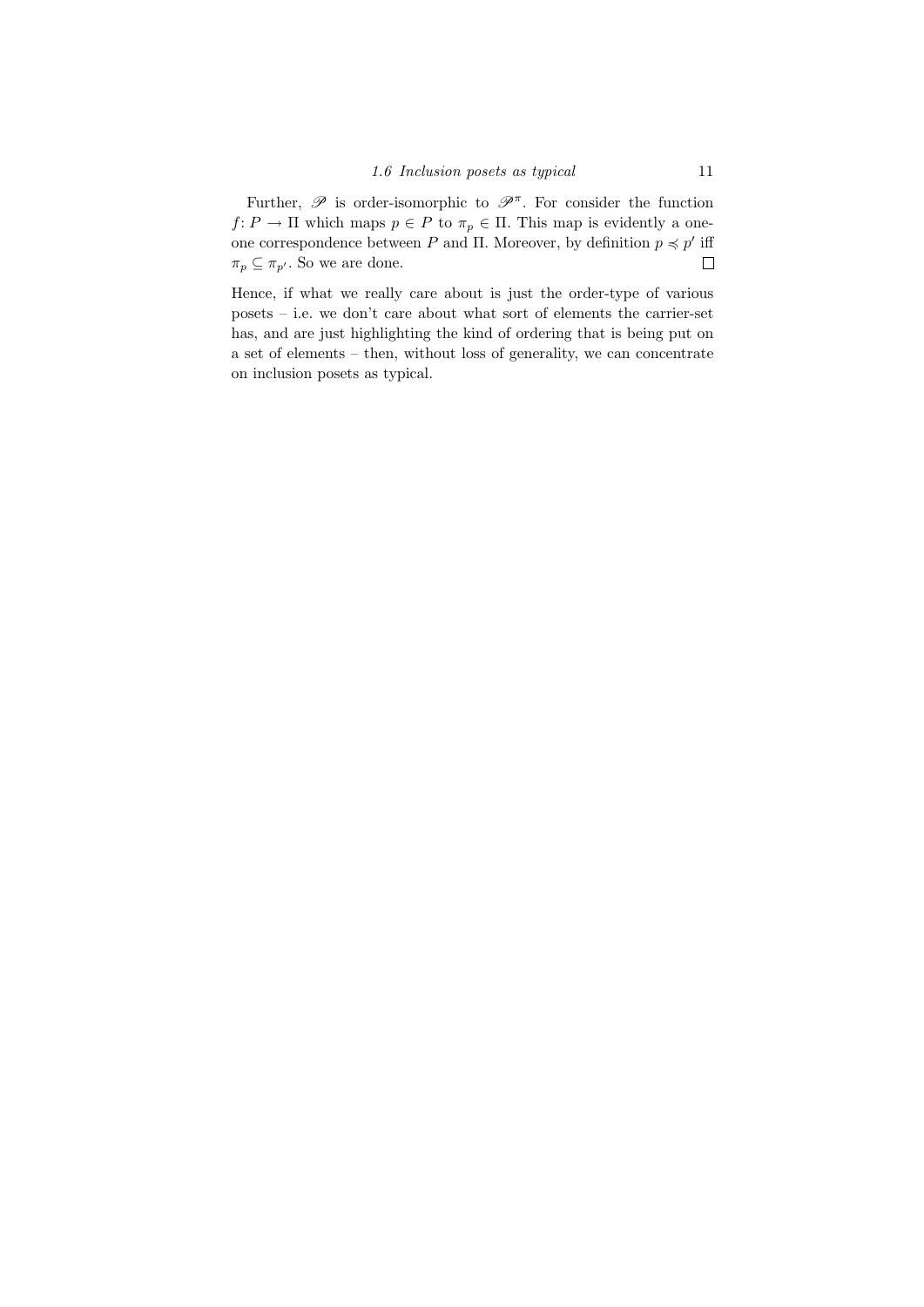# Galois connections

2

Even inclusion posets come in all sizes and shapes. Which means that there isn't a great deal more of interest that can be said about posets in general. Hence we are soon going to move on to talk about ordered sets which have rather more additional structure.

Still, before we do so, we need to explore another common relation that can obtain between posets, one which is weaker than order-isomorphism but which is still surprisingly rich in implications. The ideas here are particularly cute, and (among other things) they give us a lovely illustration of the way that modern mathematics likes to embed familiar facts into much more abstract general settings.

### 2.1 Galois connections defined

**Definition 2.1.1** Let  $\mathcal{P} = \langle P, \preccurlyeq \rangle$  and  $\mathcal{Q} = \langle Q, \sqsubseteq \rangle$  be posets. And suppose  $f_*: P \to Q$  and  $f^*: Q \to P$  are a pair of functions such that for all  $p \in P$  and all  $q \in Q$ ,

$$
(G) \t f_*(p) \sqsubseteq q \text{ iff } p \preccurlyeq f^*(q).
$$

Then the pair  $\langle f_*, f^* \rangle$  form a Galois connection between  $\mathscr P$  and  $\mathscr Q$ .

If  $\langle f_*, f^* \rangle$  is such a connection,  $f_*$  is said to be the *left adjoint* of the corresponding  $f^*$ , and  $f^*$  is the *right adjoint* of  $f_*$ .†

<sup>†</sup> Think: f<sup>∗</sup> appears to the left of its order sign in (G), and f <sup>∗</sup> to the right of its order sign. Alternatively, the terminology 'lower adjoint' vs 'upper adjoint' is used. Think:  $f_*$  appears on the lower side of its ordering sign, and  $f^*$  on the upper side. (I have the star lower for the lower adjoint. Annoyingly, some authors use  $f_*$  and  $f^*$  the other way about.)

Talk of adjoints is carried over from category theory. Category theorists in turn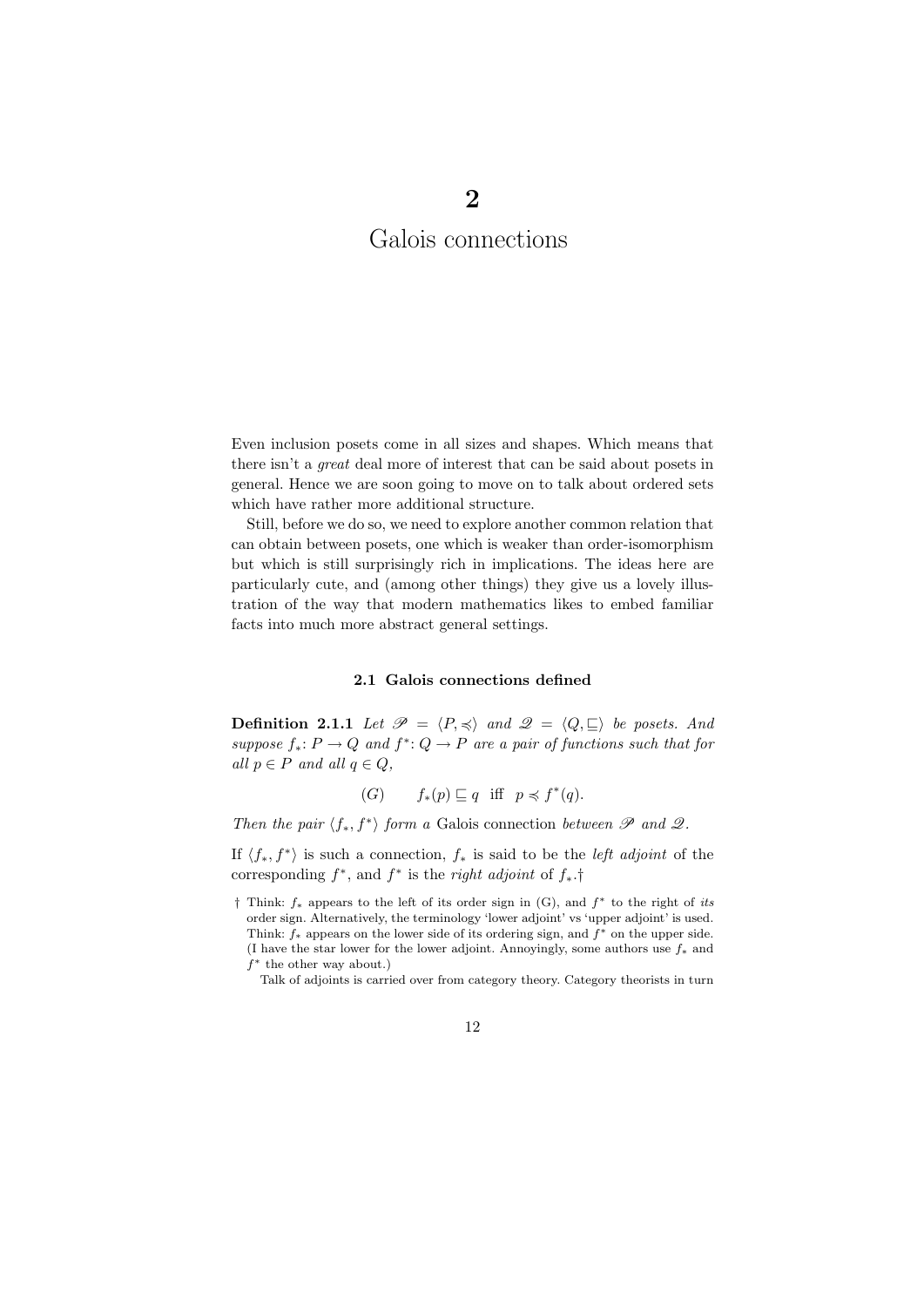There are plenty of serious mathematical examples (e.g. from number theory, abstract algebra and topology) of two posets with a Galois connection between them. But we really don't want to get bogged down in unnecessary mathematics at this stage; so for the moment let's just give some relatively simple cases, including a couple of logical ones.

(1) Suppose f is an order-isomorphism between  $\mathscr P$  and  $\mathscr Q$ , so the inverse function  $f^{-1}$  is one too. Then  $\langle f, f^{-1} \rangle$  is a Galois connection. For, trivially,

$$
f(p) \sqsubseteq q
$$
 iff  $f^{-1}(f(p)) \preccurlyeq f^{-1}(q)$  iff  $p \preccurlyeq f^{-1}(q)$ .

- (2) Let  $\mathscr{P} = \langle \mathbb{N}, \leq \rangle$  and  $\mathscr{Q}$  be  $\langle \mathbb{Q}^+, \leq \rangle$ , where in each case the order relation is standard. Put  $f_* : \mathbb{N} \to \mathbb{Q}^+$  to be the standard embedding of the natural numbers into the rationals; and let  $f^* \colon \mathbb{Q}^+ \to \mathbb{N}$  map a positive rational q to the natural corresponding to its integral part. Then (G) trivially holds, and  $\langle f_*, f^* \rangle$  is a Galois connection between the integers and the rationals in their natural orderings.
- (3) Take an arbitrary poset  $\mathscr{P} = \langle P, \preccurlyeq \rangle$ , and put  $\mathscr{I} = \langle \{0\}, \Rightarrow \rangle$  (so  $\mathscr I$  is a singleton poset with the only possible order relation). Let  $f_*$  be the trivial function i that maps each and every member of P to 0. And let  $f^*$  be some function that maps 0 to a particular member of P. Then  $f^*$  is right adjoint to  $f_*$ , i.e. the pair  $\langle f_*, f^* \rangle$ form a Galois connection between  $\mathscr P$  and  $\mathscr I$ , just if, for every  $p \in P$ ,  $f_*(p) = 0$  iff  $p \preccurlyeq f^*(0)$ , i.e. just if for every  $p, p \preccurlyeq f^*(0)$ , i.e. just if  $f^*(0)$  is the *maximum* of P in the obvious sense. Dually, if we put  $f^*$  to be the same flattening function i, then  $f_*$  is left adjoint to it just if  $f_*(0)$  is the minimum of P.
- (4) Our next example is from elementary logic. Recall example 11 from Section 1.1. Let  $L$  be a formal language equipped with a proof-system (it could be classical or intuitionistic, or indeed any other logic with well-behaved conjunction and conditional connectives). Then  $|\alpha|$  is the class of L-wffs interderivable with  $\alpha$ ; E

seem to have borrowed the term from the old theory of Hermitian operators, where in e.g. a Hilbert space with inner product  $\langle \cdot, \cdot \rangle$ , the operators A and A<sup>\*</sup> are said to be adjoint when we have, generally,  $\langle Ax, y \rangle = \langle x, A^*y \rangle$ . The formal analogy is evident.

The first discussion of such a connection – and hence the name – is to be found in Evariste Galois's work in what has come to be known as Galois theory, a topic far beyond our purview here. Though you might like to find out about Galois's short life from the historical sketch in Stewart's Galois Theory (1989).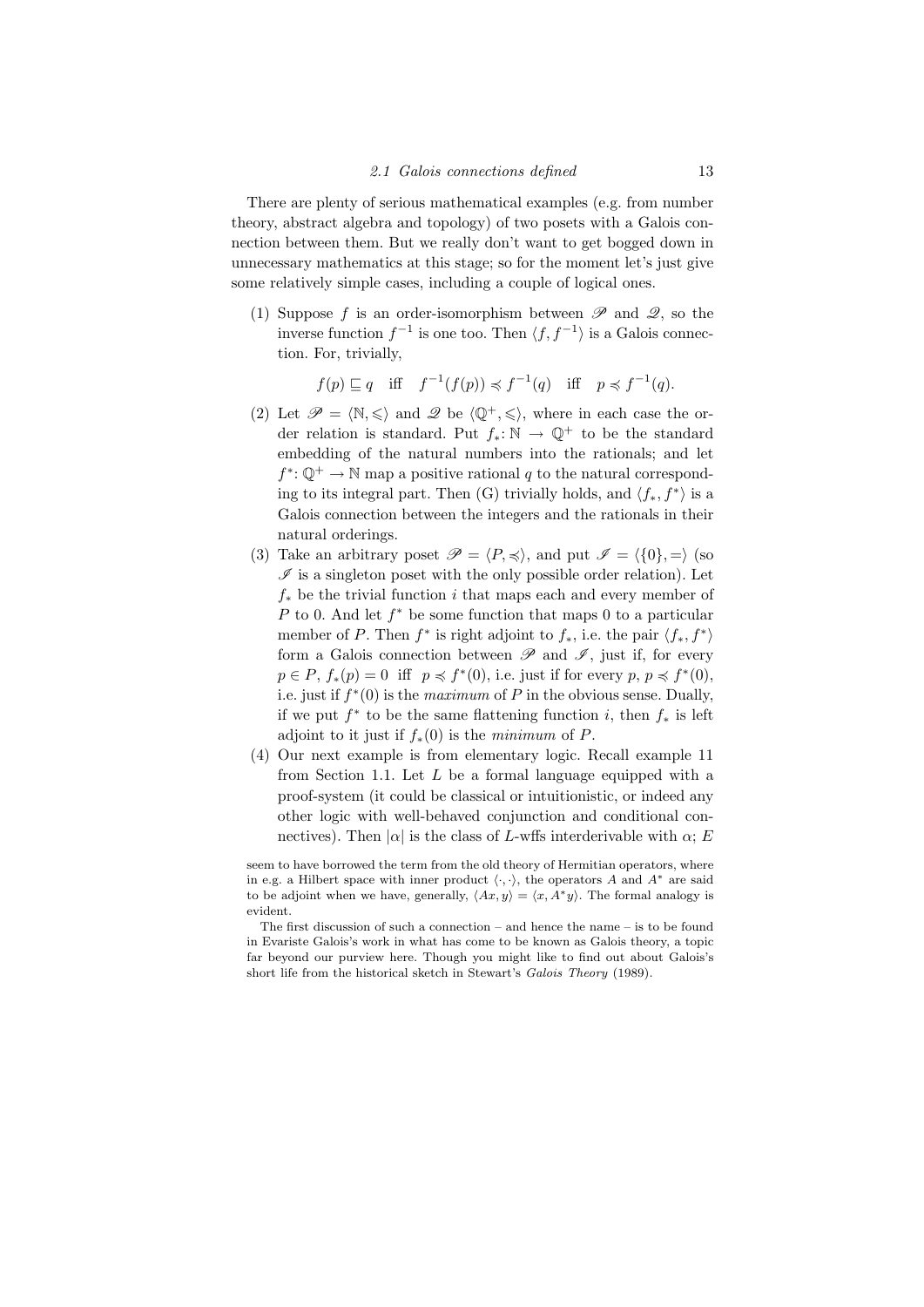is the set of all such equivalence classes; and  $|\alpha| \Rightarrow |\beta|$  iff  $\alpha \vdash \beta$ .  $\mathscr{E} = \langle E, \Rightarrow \rangle$  is a poset.

Now consider the following two functions between  $\mathscr E$  and itself. Fix  $\gamma$  to be some L-wff. Then let  $f_*$  be the function that maps the equivalence class  $|\alpha|$  to the class  $|(\gamma \wedge \alpha)|$ , and let  $f^*$  be the function that maps the equivalence class  $|\alpha|$  to  $|(\gamma \supset \alpha)|$ . Now, we have  $(\gamma \wedge \alpha) \vdash \beta$  if and only if  $\alpha \vdash (\gamma \supset \beta)$ . So  $|(\gamma \wedge \alpha)| \Rightarrow |\beta|$  if and only if  $|\alpha| \Rightarrow |(\gamma \supset \beta)|$ . So  $\langle f_*, f^* \rangle$  is a Galois connection between  $\mathscr E$  and itself. ('Conjunction is left adjoint to conditionalization.')

(5) Our last example for the moment is again from elementary logic. Let L now be a first-order language, and  $Form(\vec{x})$  be the set of L-wffs with at most the variables  $\vec{x}$  free. We'll write  $\varphi(\vec{x})$  for a formula in  $Form(\vec{x})$ ,  $|\varphi(\vec{x})|$  for the class of formulae interderivable with  $\varphi(\vec{x})$ , and  $E_{\vec{x}}$  for the set of such equivalence classes of formulae from  $Form(\vec{x})$ . With  $\Rightarrow$  as in the last example,  $\langle E_{\vec{x}}, \Rightarrow \rangle$ is a poset for any  $\vec{x}$ .

Now we'll consider two maps between the posets  $\langle E_{\vec{x}}, \Rightarrow \rangle$  and  $\langle E_{\vec{x},y}, \Rightarrow \rangle$ . In other words, we are going to be moving between (classes of) formulae with at most  $\vec{x}$  free, and formulae with at most  $\vec{x}, y$  free (where y isn't among the  $\vec{x}$ ).

First, since every wff with at most the variables  $\vec{x}$  free also has at most the variables  $\vec{x}, y$  free, there is a trivial map  $f_*$  that sends  $|\varphi(\vec{x})| \in E_{\vec{x}}$  to the same element  $|\varphi(\vec{x})| \in E_{\vec{x},y}$ .

Second, we define the companion map  $f^*$  that sends  $|\varphi(\vec{x}, y)| \in$  $E_{\vec{x},y}$  to  $|\forall y \varphi(\vec{x}, y)| \in E_{\vec{x}}$ .

Then  $\langle f_*, f^* \rangle$  is a Galois connection between  $\mathscr{E}_{\vec{x}}$  and  $\mathscr{E}_{\vec{x},y}$ . That is to say

 $f_*(|\varphi(\vec{x})|) \Rightarrow |\psi(\vec{x}, y)| \text{ iff } |\varphi(\vec{x})| \Rightarrow f^*(|\psi(\vec{x}, y)|).$ 

For that just reflects the familiar logical rule that

 $\varphi(\vec{x}) \vdash \psi(\vec{x}, y)$  iff  $\varphi(\vec{x}) \vdash \forall y \psi(\vec{x}, y)$ 

so long as y is not free in  $\varphi(\vec{x})$ .

Hence universal quantification is right-adjoint to a certain trivial operation.

And we can similarly show that existential quantification is left-adjoint to the same operation (exercise: spell out that last claim).

Our first family of cases, then, shows that Galois connections exist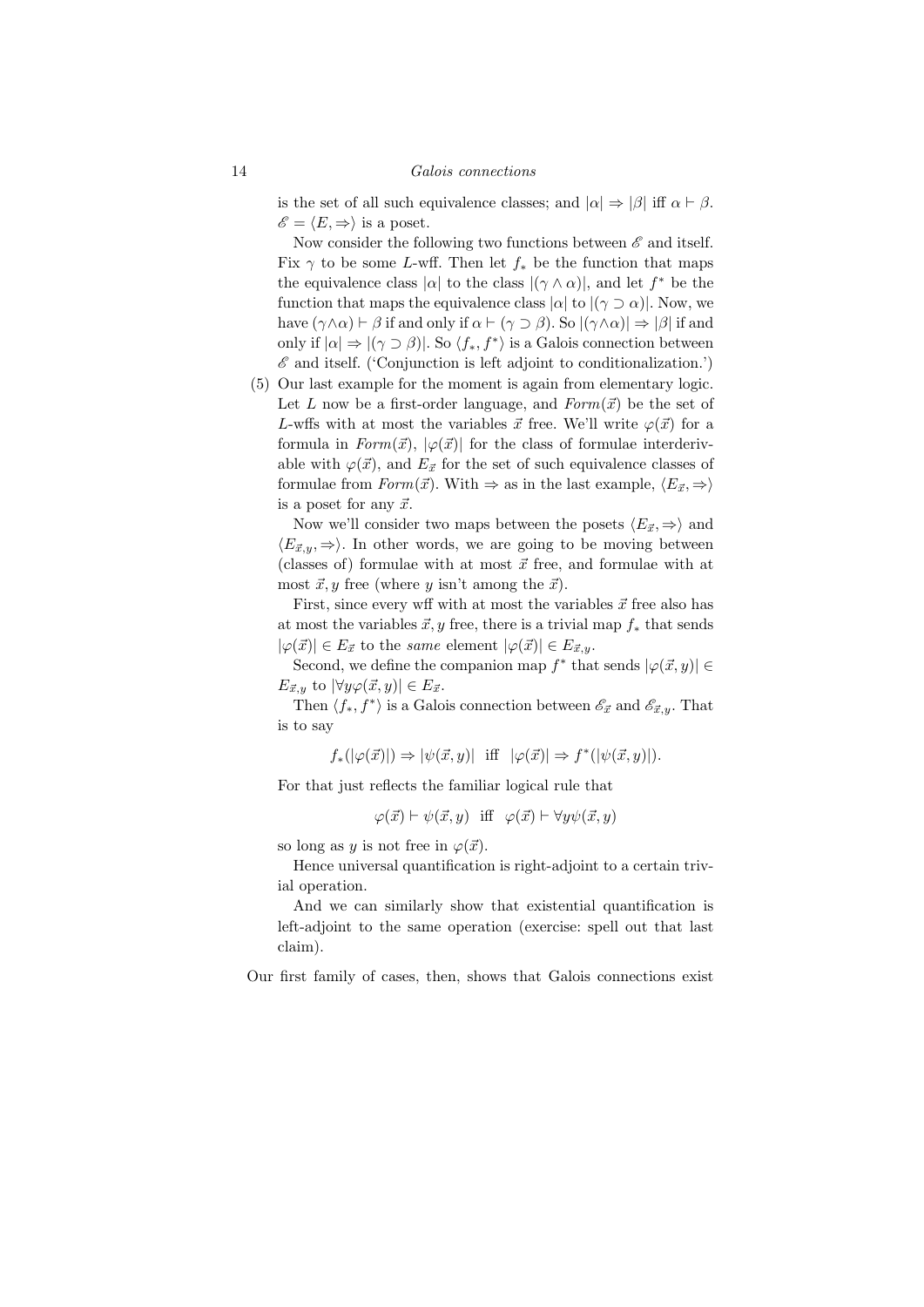and are at least as plentiful as order-isomorphisms. The second and third cases show that posets that aren't order-isomorphic can in fact still be connected. The third and fifth cases gives a couple of illustrations of how a more contentful notion (taking maxima, universal quantification) can be regarded as adjoint to some relatively trivial operation. The fourth case shows that even when the Galois-connected posets are isomorphic (in this case trivially so, because they are identical!), there can be functions  $f_*$  and  $f^*$  which aren't isomorphisms but which also go to make up a connection between the posets – and since  $\gamma$  was arbitrary, this case also shows that there can be many different connections between the same posets. And the fourth and fifth cases already show that Galois connections are of interest to logicians.

Finally in this section, let's show that connections are well-behaved, in the sense that connections compose to give new connections. In other words, we have:

**Theorem 2.1.2** Let  $\mathcal{P} = \langle P, \preccurlyeq \rangle$ ,  $\mathcal{Q} = \langle Q, \sqsubseteq \rangle$ , and  $\mathcal{R} = \langle R, \subseteq \rangle$  be posets. Let suppose  $\langle f_*, f^* \rangle$  is a Galois connections between  $\mathscr P$  and  $\mathscr Q$ , and  $\langle g_*, g^* \rangle$  is a Galois connections between  $\mathscr Q$  and  $\mathscr R$ . Then  $\langle g_* \circ f_*, f^* \circ$  $g^*$  is a Galois connection between  $\mathscr P$  and  $\mathscr R$ .

*Proof* By assumption, we have  $(G_1)$   $f_*(p) \sqsubseteq q$  iff  $p \preccurlyeq f^*(q)$  and  $(G_2)$  $g_*(q) \subseteq r$  iff  $q \sqsubseteq g^*(r)$ . So  $(G_2)$  gives us  $g_*(f_*(p)) \subseteq r$  iff  $f_*(p) \sqsubseteq g^*(r)$ . And  $(G_1)$  gives us  $f_*(p) \sqsubseteq g^*(r)$  iff  $p \preccurlyeq f^*(g^*(r))$ . Whence, as we want,  $g_*(f_*(p)) \subseteq r$  iff  $p \preccurlyeq f^*(g^*(r)).$  $\Box$ 

### 2.2 An alternative definition

So far, so good. We'll meet a rather more telling example of a logically significant Galois connection in the next chapter. But first let's explore the general case in a bit more detail. Here's a simple but illuminating result:

**Theorem 2.2.1** Suppose  $\mathcal{P} = \langle P, \preccurlyeq \rangle$  and  $\mathcal{Q} = \langle Q, \sqsubseteq \rangle$  are posets, and  $f_*: P \to Q$  and  $f^*: Q \to P$  are a pair of functions between their carrier sets. Then  $\langle f_*, f^* \rangle$  is a Galois connection if and only if

- (i)  $f_*$ ,  $f^*$  are both monotone, and
- (ii) for all  $p \in P$ ,  $q \in Q$ ,  $p \preccurlyeq f^*(f_*(p))$  and  $f_*(f^*(q)) \sqsubseteq q$ .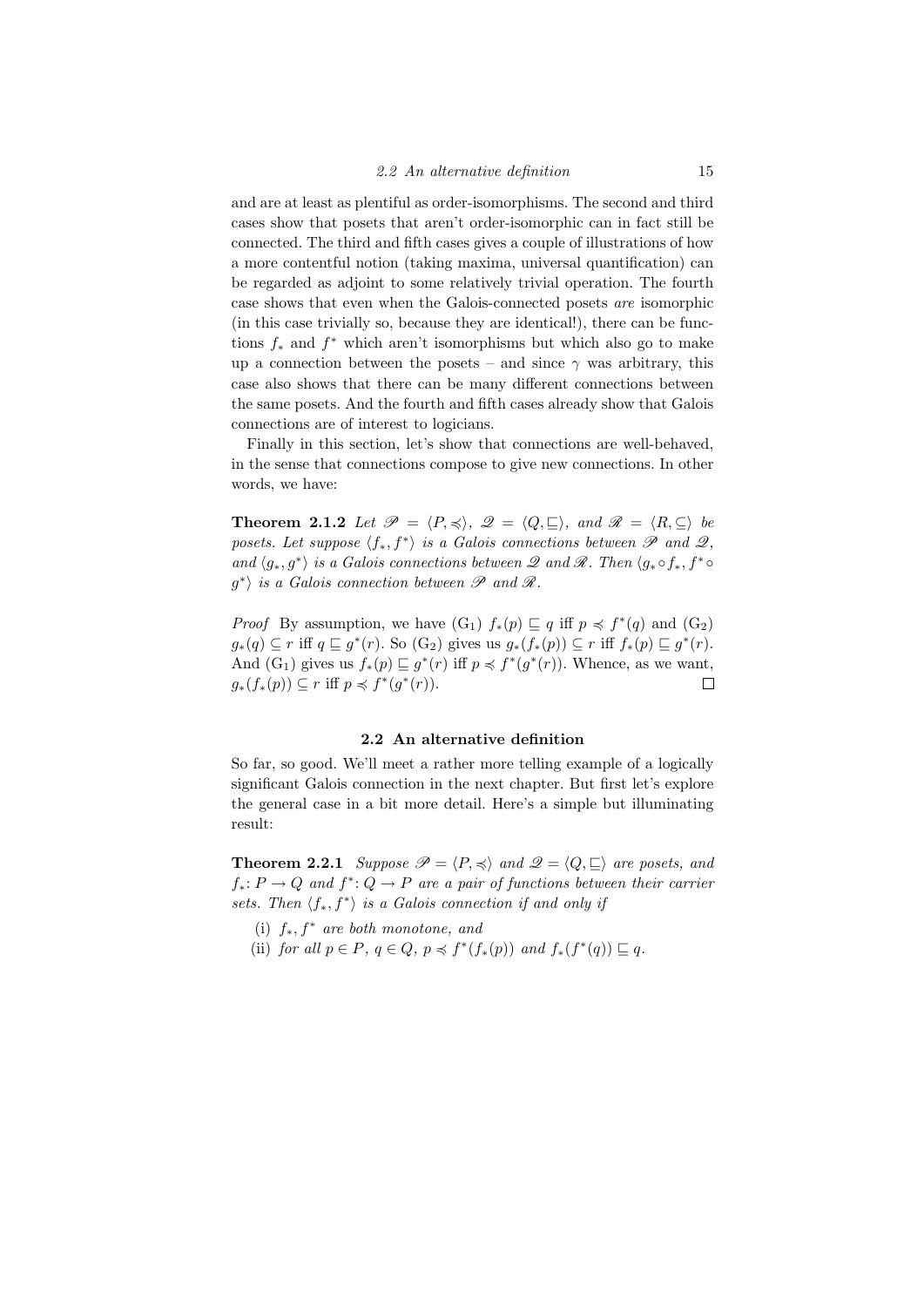*Proof* (Only if) Suppose  $\langle f_*, f^* \rangle$  is a Galois connection. As a particular case of (G) from Defn. 2.1.1 we have  $f_*(p) \subseteq f_*(p)$  iff  $p \preccurlyeq$  $f^*(f_*(p))$ . Since  $\subseteq$  is reflexive, the l.h.s. of that biconditional holds. So  $p \preccurlyeq f^*(f_*(p))$ . Similarly for the other half of (ii).

Now, suppose also that  $p \preccurlyeq p'$ . Since we've shown  $p' \preccurlyeq f^*(f_*(p'))$ , we have  $p \preccurlyeq f^*(f_*(p'))$ . But by (G) we have  $f_*(p) \sqsubseteq f_*(p')$  iff  $p \preccurlyeq$  $f^*(f_*(p'))$ . Whence,  $f_*(p) \sqsubseteq f_*(p')$  and  $f_*$  is therefore monotone. Similarly for the other half of (i).

(If) Now assume (i) and (ii) hold, and suppose  $f_*(p) \sqsubseteq q$ . Since by (i)  $f^*$ is monotone,  $f^*(f_*(p)) \preccurlyeq f^*(q)$ . But by (ii)  $p \preccurlyeq f^*(f_*(p))$ . So, since  $\preccurlyeq$  is transitive,  $p \preccurlyeq f^*(q)$ . Which establishes that if  $f_*(p) \sqsubseteq q$  then  $p \preccurlyeq f^*(q)$ . The proof of the other half of the biconditional (G) is dual.  $\Box$ 

This theorem can evidently be used to justify an alternative definition of a Galois connection as, simply, a pair of maps for which conditions  $(i)$  and  $(ii)$  hold. $\ddagger$ 

### 2.3 The relation between adjoints

Our next theorem tells us that the relation between the adjoint members of a Galois connection is 'rigid' in the sense that if  $\langle f_*, f^* \rangle$  is to be a connection, then  $f_*$  fixes what  $f^*$  uniquely has to be, and conversely  $f^*$ fixes what  $f_*$  has to be.

**Theorem 2.3.1** If  $\langle f_*, f^1 \rangle$  and  $\langle f_*, f^2 \rangle$  are Galois connections between  $\langle P, \preccurlyeq \rangle$  and  $\langle Q, \sqsubseteq \rangle$ , then  $f^1 = f^2$ . Likewise, if  $\langle f_1, f^* \rangle$  and  $\langle f_2, f^* \rangle$  are Galois connections between the same posets, then  $f_1 = f_2$ .

‡ Because (i) holds, connections defined our way are sometimes called monotone Galois connections.

But now recall that if  $\mathscr{Q} = \langle Q, \sqsubseteq \rangle$  is a poset, so is its dual  $\mathscr{Q}^{op} = \langle Q, \sqsubseteq^{op} \rangle$ . Suppose then that  $\langle f_*, f^* \rangle$  is a (monotone) connection between  $\mathscr{P} = \langle P, \preccurlyeq \rangle$  and  $\mathscr{Q} = \langle Q, \sqsubseteq \rangle$  so that  $f_*(p) \sqsubseteq q$  iff  $p \preccurlyeq f^*(q)$ . Then, trivially, there is an antitone Galois connection between  $\mathscr P$  and  $\mathscr{Q}^{op}$ , meaning a pair of functions  $\langle f_*, f^* \rangle$  such that  $q \sqsubseteq^{op} f_*(p)$  iff  $p \preccurlyeq f^*(q)$ .

The only point of footnoting this here is to remark that, (a) you might well encounter the idea of a connection defined the antitone way (which indeed it how it appears in Galois's work); indeed (b) some authors only call the antitone case a Galois connection, reserving the term adjunction for connections defined our way. But (c) since a monotone connection between  $\mathscr P$  and  $\mathscr Q$  is an antitone connection between  $\mathscr P$  and  $\mathscr Q$ 's dual, we just don't need to fuss about the difference, and without loss of generality can we can concentrate entirely on connections presented the monotone way.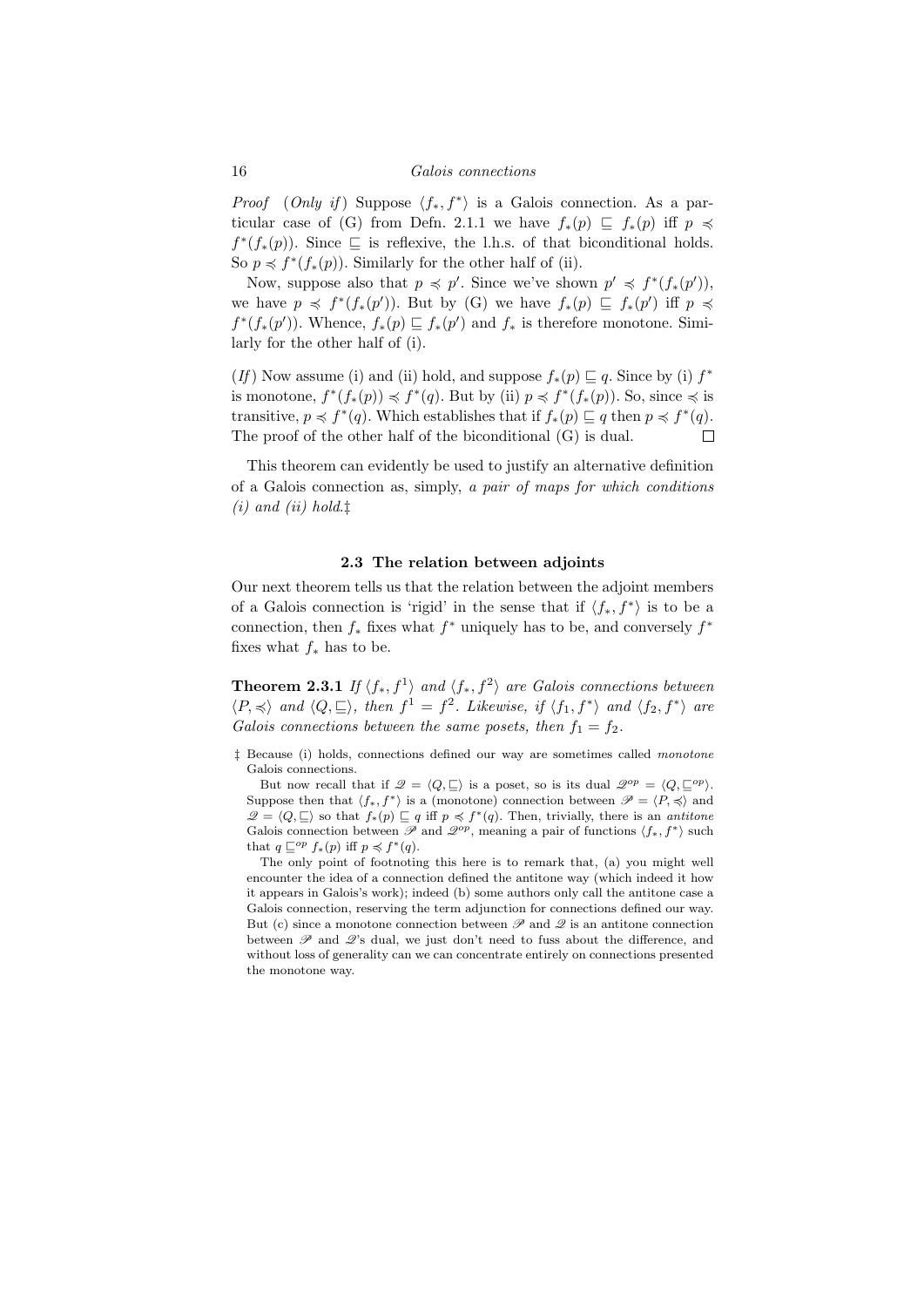*Proof* From (G) applied to the connection  $\langle f_*, f^1 \rangle$ , putting  $p = f^2(q)$ , we get  $f_*(f^2(q)) \sqsubseteq q$  iff  $f^2(q) \preccurlyeq f^1(q)$ . But by Theorem 2.2.1 applied to the connection  $\langle f_*, f^2 \rangle$ , we have  $f_*(f^2(q)) \sqsubseteq q$ . Hence  $f^2(q) \preccurlyeq f^1(q)$ . Similarly from (G) applied to  $\langle f_*, f^2 \rangle$  and Theorem 2.2.1 applied to  $\langle f_*, f^1 \rangle$  we get  $f^1(q) \preccurlyeq f^2(q)$ . Hence  $f^1(q) = f^2(q)$ . But q was arbitrary in Q. So  $f^1 = f^2$ . Dually, of course, for the other part of the theorem.  $\Box$ 

Careful, though! This theorem does not say that, for any  $f_*$  which maps between the carrier sets of  $\mathscr P$  and  $\mathscr Q$ , there must actually exist a unique corresponding  $f^*$  such that  $\langle f_*, f^* \rangle$  form a Galois connection (we'll note counterexamples in a moment). Nor does it say that when there is a Galois connection between two given posets  $\mathscr P$  and  $\mathscr Q$ , it is unique (our toy examples in Sec. 2.1 already showed that that is false). The claim is only that, if you are given a possible left adjoint (or a possible right adjoint), there can be at most one candidate for its companion to complete a connection.

Given that adjoint functions determine each other, we naturally seek an explicit definition of one in terms of the other. Here it is:

**Theorem 2.3.2** If  $\langle f_*, f^* \rangle$  is a Galois connection between  $\langle P, \preccurlyeq \rangle$  and  $\langle Q, \sqsubset \rangle$ , then

- (i)  $f^*(q) = the maximum of \{p \in P \mid f_*(p) \sqsubseteq q\}$
- (ii)  $f_*(p) = the minimum of \{q \in Q \mid p \preccurlyeq f^*(q)\}\$

Proof Here, 'maximum' and 'minimum' are, again, the obvious notions. So, m is a maximum of the poset  $\langle P, \preccurlyeq \rangle$  if  $m \in P$ , and for all  $p \in P$ ,  $p \preccurlyeq m$ . And maxima are unique when they exist (for if m and m' are both maxima of  $P, m' \preccurlyeq m$  and  $m \preccurlyeq m'$  so  $m = m'$ ). Dually for minima.

To show (1), first recall Theorem 2.2.1 shows that  $f_*(f^*(q)) \subseteq q$ . Therefore  $f^*(q) \in \{p \in P \mid f_*(p) \sqsubseteq q\}$ . Now suppose p is such that  $f_*(p) \sqsubseteq q$ . Since  $f^*$  is monotone, it follows that  $f^*(f_*(p)) \preccurlyeq f^*(q)$ . But by Theorem 2.2.1 again,  $p \preccurlyeq f^*(f_*(p))$ , so  $p \preccurlyeq f^*(q)$ . Hence  $f^*(q)$  has to be the maximum member of  $\{p \in P \mid f_*(p) \sqsubseteq q\}.$ 

The proof of (2) is dual.

 $\Box$ 

It follows that if  $f_*$  is a function such that the set  $\{p \in P \mid f_*(p) \sqsubseteq q\}$ doesn't always have a maximum, then there can't be a corresponding right adjoint  $f^*$ . For example, put  $\mathscr{P} = \langle \mathbb{N}, \preccurlyeq \rangle$ , let  $\mathscr{I} = \langle \{0\}, = \rangle$  be a singleton poset, and suppose  $f_*$  is the trivial function that maps each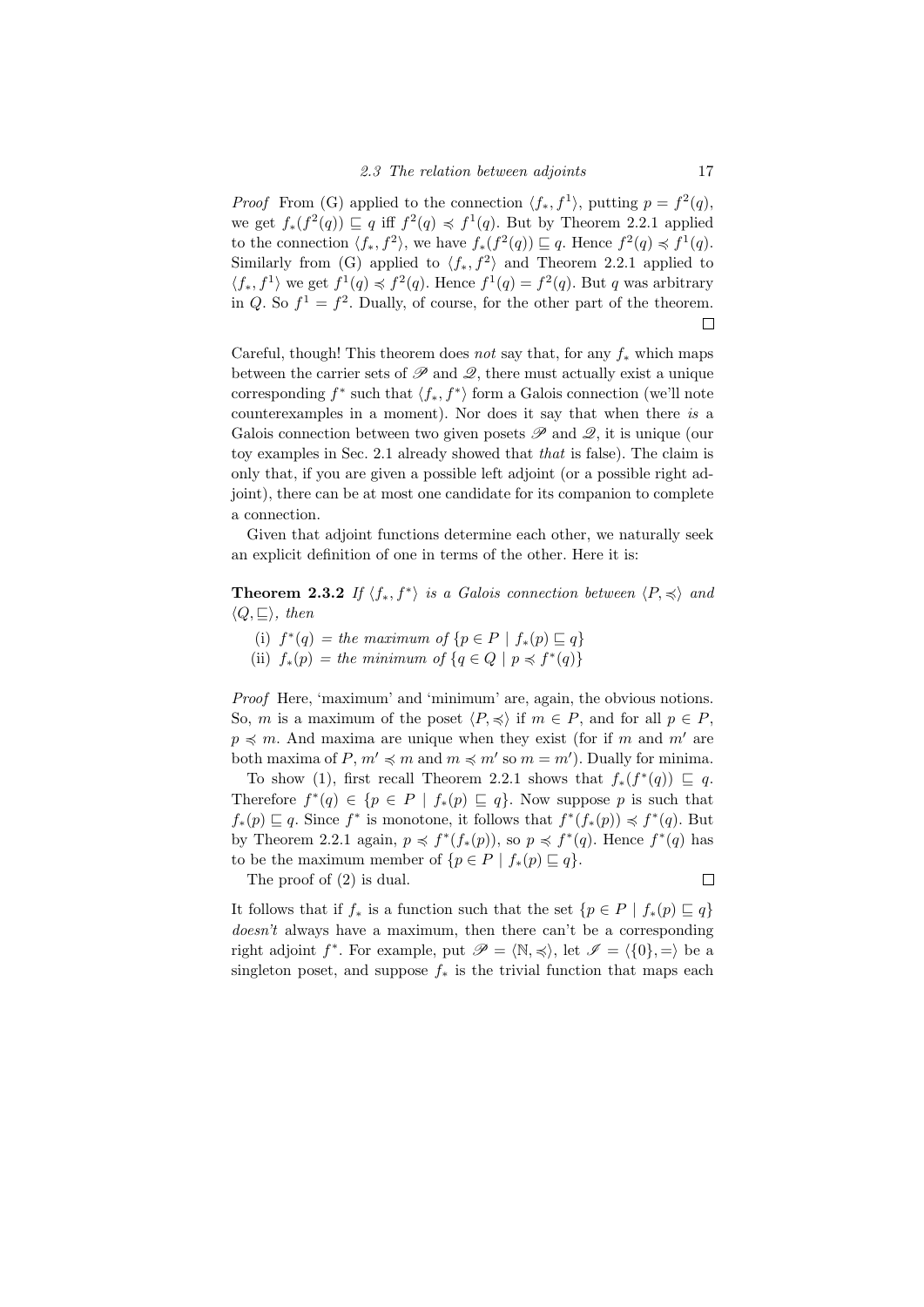### 18 Galois connections

member of P to  $*$ . Then  $f_*$  has no right adjoint (see Example (iii) in the last section). For another example, put  $P = \mathbb{Q}^+$ , and  $Q = \mathbb{N}$  and give each carrier set its natural order. For  $p \in \mathbb{Q}^+$ , put  $f_*(p)$  to be the natural corresponding to  $p$ 's integral part. Then, e.g., for every rational  $p$  such  $1 \leqslant p < 2$ ,  $f_*(p) = 1$  and hence  $f_*(p) \sqsubseteq 1$ , and there is no maximum member of  $\{p \in \mathbb{Q}^+ \mid f_*(p) \sqsubseteq 1\}$  since there is no maximum rational less than 2. Hence there is no right adjoint to this function.

It also immediately follows, by the way, that

Theorem 2.3.3 Galois connections are not necessarily symmetric. That is to say, given  $\langle f_*, f^* \rangle$  is a Galois connection between  $\mathscr P$  and  $\mathscr Q$ , it does not follow that  $\langle f^*, f_* \rangle$  is a connection between  $\mathscr Q$  and  $\mathscr P$ .

Proof Use Example 2 in Sec. 2.1; take the Galois connection defined there between  $\mathscr{P} = \langle \mathbb{N}, \leq \rangle$  and  $\mathscr{Q}$  be  $\langle \mathbb{Q}^+, \leq \rangle$ , with the right adjoint mapping a rational to the natural corresponding to its integral part. We have just proved, however, that that latter function can't also appear as a left adjoint in a connection from  $\mathscr Q$  to  $\mathscr P$ .  $\Box$ 

### 2.4 Fixed points and closures

Recall again that we use  $f(P)$  for the image of the set P under f, i.e.  $f(P) = \{f(p) \mid p \in P\}$ . And p is a fixed point of a function f if  $f(p) = p$ . Then we have the following:

**Theorem 2.4.1** If  $\langle f_*, f^* \rangle$  is a Galois connection between  $\langle P, \preccurlyeq \rangle$  and  $\langle Q, \sqsubseteq \rangle$ , then

- (i)  $f_* \circ f^* \circ f_* = f_*$  and  $f^* \circ f_* \circ f^* = f^*$ ,
- (ii)  $p \in f^*(Q)$  if and only if p is a fixed point of  $f^* \circ f_*$ ; and  $q \in f_*(P)$ if and only if q is a fixed point of  $f_* \circ f^*$ .
- (iii)  $f^*(Q) = f^*(f_*(P))$  and  $f_*(P) = f_*(f^*(Q)).$

*Proof* (1) We have shown that, for all  $p \in P$ ,  $p \preccurlyeq f^*(f_*(p))$ . Since  $f_*$ is monotone,  $f_*(p) \sqsubseteq f_*(f^*(f_*(p)))$ . But also, by an instance of (G), we have  $f_*(f^*(f_*(p))) \subseteq f_*(p)$  iff  $f^*(f_*(p)) \preccurlyeq f^*(f_*(p))$ . Since the r.h.s. of that biconditional is true because  $\preccurlyeq$  is reflexive, we thus also have  $f_*(f^*(f_*(p))) \sqsubseteq f_*(p)$ . Whence  $f_*(f^*(f_*(p))) = f_*(p)$ , for  $\sqsubseteq$  is antisymmetric. Similarly for the other half of (1).

(2) Suppose  $p \in f^*(Q)$ . Then, by definition, for some  $q, p = f^*(q)$ . Hence  $f^*(f_*(p)) = f^*(f_*(f^*(q))) = f^*(q) = p$ . Which is just what it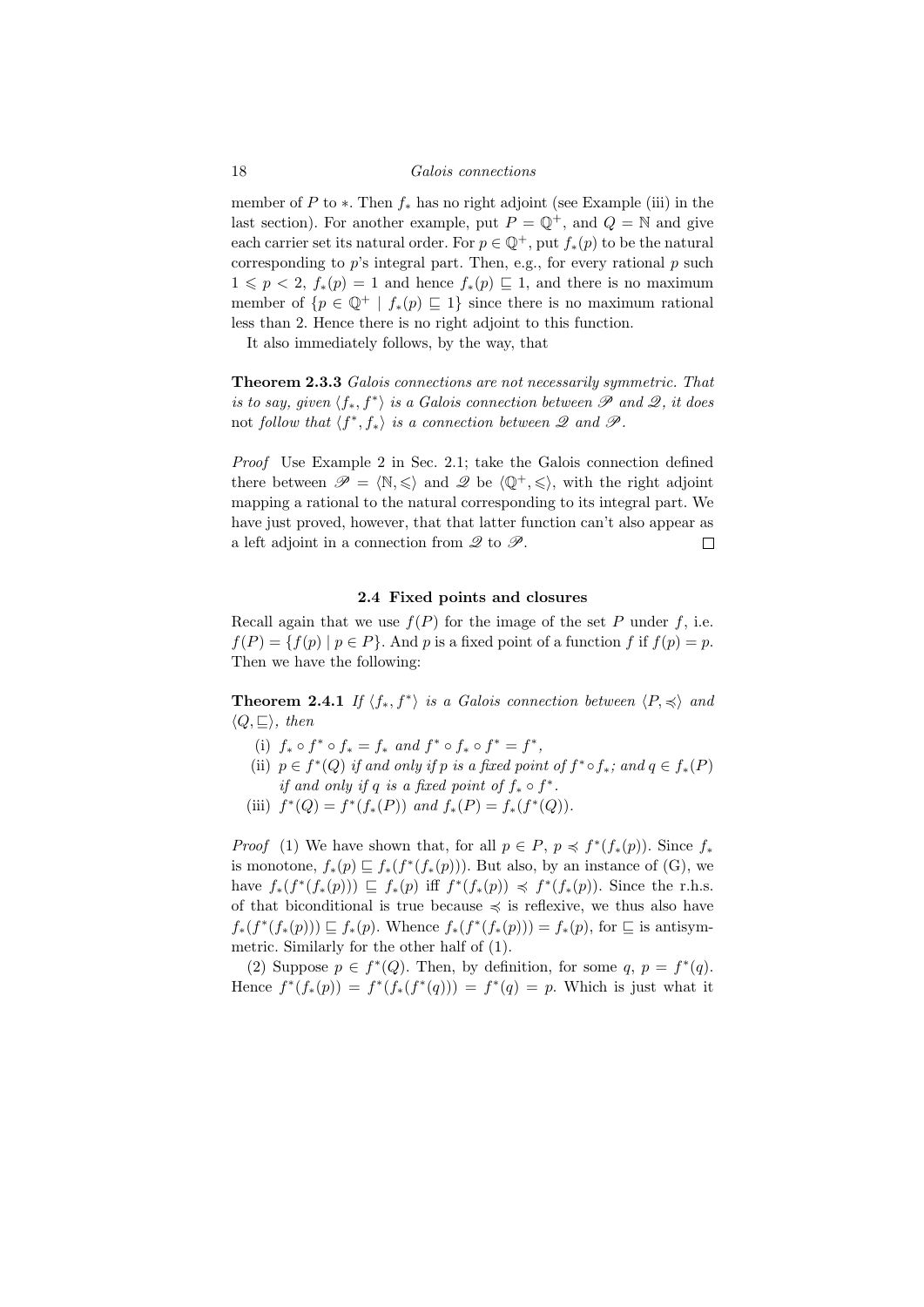means to say that p is a fixed point of  $f^* \circ f_*$ . Similarly if  $q \in f_*(P)$ , then it is a fixed point of  $f_* \circ f^*$ .

Suppose conversely that p is a fixed point of  $f^* \circ f_*,$  so  $p = f^*(f_*(p)).$ Then p is the value of  $f^*(q)$  where  $q = f_*(p) \in Q$ , so  $p \in f^*(Q)$ . Similarly, if q is a fixed point of  $f_* \circ f^*$ , then  $q \in f_*(P)$ .

(3) We've just shown that if  $p \in f^*(Q)$ , then  $p = f^*(f_*(p))$ , so  $p \in f^*(f_*(P))$ . Hence  $f^*(Q) \subseteq f^*(f_*(P)$ . Conversely, suppose  $p \in$  $f^*(f_*(P))$ : then  $p = f^*(q)$  for some  $q \in f_*(P) \subseteq Q$ . So  $p \in f^*(Q)$ , and  $f^*(f_*(P)) \subseteq f^*(Q)$ . Hence  $f^*(f_*(P)) = f^*(Q)$ .

Similarly for the other half of (3).

 $\Box$ 

Now let's introduce a new bit of abbreviatory notation:

**Definition 2.4.2** Given a Galois connection between  $\mathcal{P} = \langle P, \preccurlyeq \rangle$  and  $\mathscr{Q} = \langle Q, \subseteq \rangle$ , let  $\mathscr{P}^f$  be  $\mathscr{P}$ 's sub-poset  $\langle f^*(f_*(P)), \preccurlyeq \rangle$ , where  $\preccurlyeq$  here is  $\mathscr{P}'$ 's order relation restricted to  $f^*(f_*(P))$ . Similarly, put  $\mathscr{Q}_f$  for the corresponding sub-poset  $\langle f_*(f^*(Q)), \sqsubseteq \rangle$ .

Then our last theorem can be used to prove a more consequential one:

**Theorem 2.4.3** If  $\langle f_*, f^* \rangle$  is a Galois connection between  $\mathscr{P} = \langle P, \preccurlyeq \rangle$ and  $\mathscr{Q} = \langle Q, \sqsubseteq \rangle$ , then  $\mathscr{P}^f$  and  $\mathscr{Q}_f$  are order-isomorphic.

We know that a pair of posets which have a Galois connection between them needn't be isomorphic overall, and can – so to speak – be lopsidedly related. But this nice theorem says that they must, for all that, contain a pair of isomorphic sub-posets. Moreover, as we will see, we can extract the isomorphic map between those contained sub-posets from the connection.

*Proof* By Theorem 2.4.1,  $\mathscr{P}^f = \langle f^*(Q), \preccurlyeq \rangle$  and  $\mathscr{Q}_f = \langle f_*(P), \preccurlyeq \rangle$ . We'll show that  $f_*$  restricted to  $f^*(Q)$  provides the required orderisomorphism from  $\mathscr{P}^f$  to  $\mathscr{Q}_f$ .

For a start, note that since  $f^*(Q) \subseteq P$ ,  $f_*$  restricted to  $f^*(Q)$  takes elements into  $f_*(P)$ . So  $f_*$  is indeed a map between the carrier sets of  $\mathscr{P}^f$  and  $\mathscr{Q}_f$ 

We now need to check (i) that  $f_*: f^*(Q) \to f_*(P)$  is onto and (ii) it is an order-embedding.

(i) We've just shown that  $f_* \circ f^* \circ f_* = f_*$ . So every element in  $f_*(P)$ , i.e. every element  $f_*(p)$  for  $p \in P$ , is also the value of  $f_*$  for the argument  $f^*(f_*(p))$ , which is an argument in  $f^*(Q)$ . So  $f_*$  is onto  $f_*(P)$ .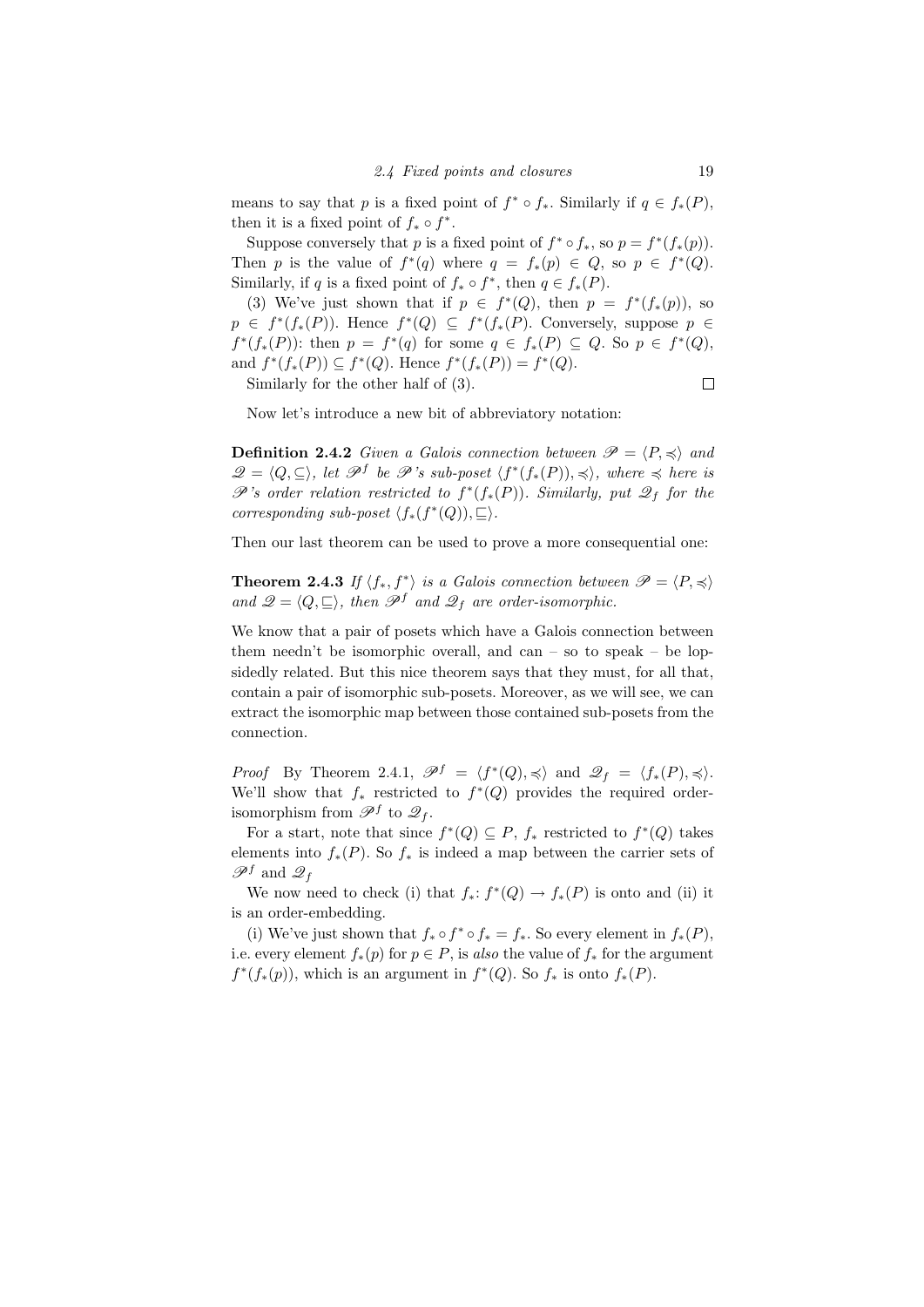### 20 Galois connections

(ii) To say  $f_*: f^*(Q) \to f_*(P)$  is an order-embedding is to say that for all  $p, p' \in f^*(Q)$ , if  $p \preccurlyeq p'$  then  $f_*(p) \sqsubseteq f_*(p')$  and if  $f_*(p) \sqsubseteq f_*(p')$  then  $p \preccurlyeq p'$ . The first conjunct is immediate, as we know that the original  $f_*: P \to Q$  is monotone, so its restriction to  $f^*(Q)$  is monotone too. For the second conjunct, suppose  $p, p' \in f^*(Q)$  and  $f_*(p) \sqsubseteq f_*(p')$ . Then, since  $f^*$  is monotone,  $f^*(f_*(p)) \preccurlyeq f^*(f_*(p'))$ . But we've just proved that  $f^* \circ f_*$  maps an element to itself inside  $f^*(Q)$ . So, for  $p, p' \in f^*(Q)$ ,  $p \preccurlyeq p'$ . And we are done.  $\Box$ 

**Definition 2.4.4** Suppose  $\mathcal{P} = \langle P, \preccurlyeq \rangle$  is a poset; then a closure function for  $\mathscr P$  is a function c such that, for all  $p, p' \in P$ ,

- (i)  $p \preccurlyeq c(p)$ ;
- (ii) if  $p \preccurlyeq p'$ , then  $c(p) \preccurlyeq c(p')$ , i.e. c is monotone;
- (iii)  $c(c(p)) = c(p)$  *i.e.* c *is 'idempotent'*.

Roughly speaking, then, a closure function  $c$  maps a poset 'upwards' to a subset which then stays fixed under further applications of c. It is easy to show:

**Theorem 2.4.5** If  $\langle f_*, f^* \rangle$  is a Galois connection between  $\mathscr{P} = \langle P, \preccurlyeq \rangle$ and some poset, then  $f^* \circ f_*$  is a closure function for  $\mathscr{P}$ .

Proof We quickly check that the three conditions for closure apply. We have (1)  $p \preccurlyeq f^*(f_*(p))$  by Theorem 2.2.1.

(2)  $p \preccurlyeq p'$  implies  $f_*(p) \sqsubseteq f_*(p')$  (where  $\sqsubseteq$  is the ordering of the connected poset) since  $f_*$  is monotone. Which implies that  $f^*(f_*(p)) \preccurlyeq$  $f^*(f_*(p'))$ , since  $f^*$  is monotone.

(3) Theorem 2.4.1 tells us that  $f_* \circ f^* \circ f_* = f_*$ . It immediately follows that  $(f^* \circ f_*) \circ (f^* \circ f_*) = f^* \circ f_*$ .  $\Box$ 

### 2.5 One way a Galois connection can arise

We've so far mostly been talking about Galois connections in general. Let's finally note one particular way by which connections can arise.

**Theorem 2.5.1** Suppose  $\gamma$ ,  $\delta$  are sets, and let R be any relation between their elements. Define a function  $f_R$  from subsets of  $\gamma$  to subsets of  $\delta$  as follows: if  $\alpha \subseteq \gamma$ , then  $f_R(\alpha)$  is the set of things which are R-related to everything in  $\alpha$ . In other words,  $f_R(\alpha) = \{b \mid \forall a (a \in \alpha \rightarrow aRb)\}.$  And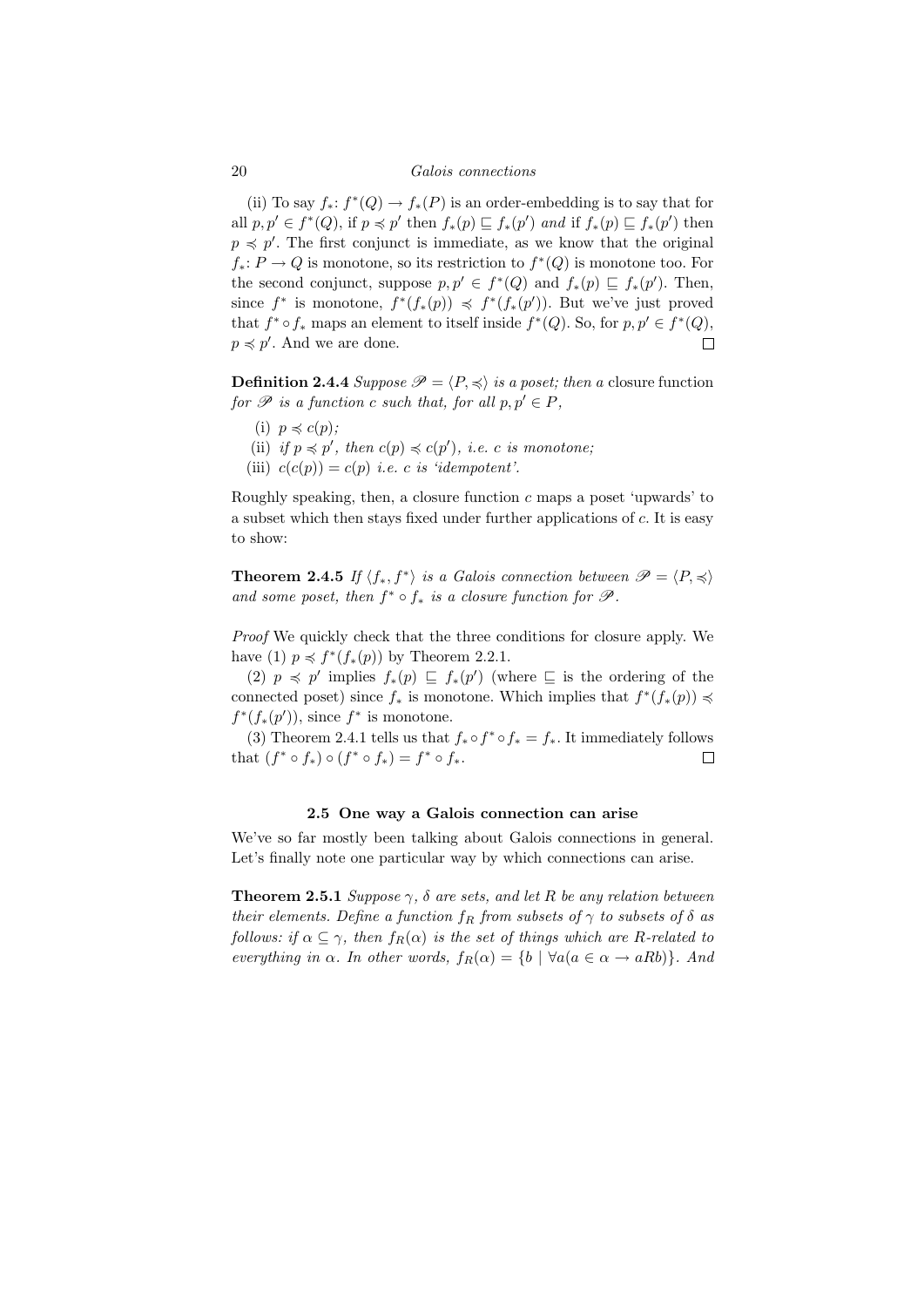define a corresponding function  $f^R$  back from subsets of  $\delta$  to subsets of  $\gamma$  like this: if  $\beta \subseteq \delta$  then  $f^R(\beta) = \{a \mid \forall b(b \in \beta \rightarrow aRb)\}.$ 

Then  $\langle f_R, f^R \rangle$  is a Galois connection between the inclusion posets  $\langle \mathcal{P}(\gamma), \subseteq \rangle$  and  $\langle \mathcal{P}(\delta), \supseteq \rangle$ .

*Proof* We just have to check that (G) holds, i.e.  $f_R(\alpha) \supseteq \beta$  iff  $\alpha \subseteq f^R(\beta)$ , by unpacking definitions.

But  $f_R(\alpha) \supseteq \beta$  is equivalent to  $(\forall b \in \beta)(\forall a \in \alpha)aRb$ , which is equivalent to  $(\forall a \in \alpha)(\forall b \in \beta)aRb$ , i.e.  $\alpha \subseteq f^R(\beta)$ .  $\Box$ 

Let's say that such a connection – between posets involving the powersets of some sets  $\gamma$  and  $\delta$ , induced by a relation R between the elements of the original  $\gamma$  and  $\delta$  – is relation-generated. Galois's original example was of this kind. The example we will be looking at in the next chapter is relation-generated too.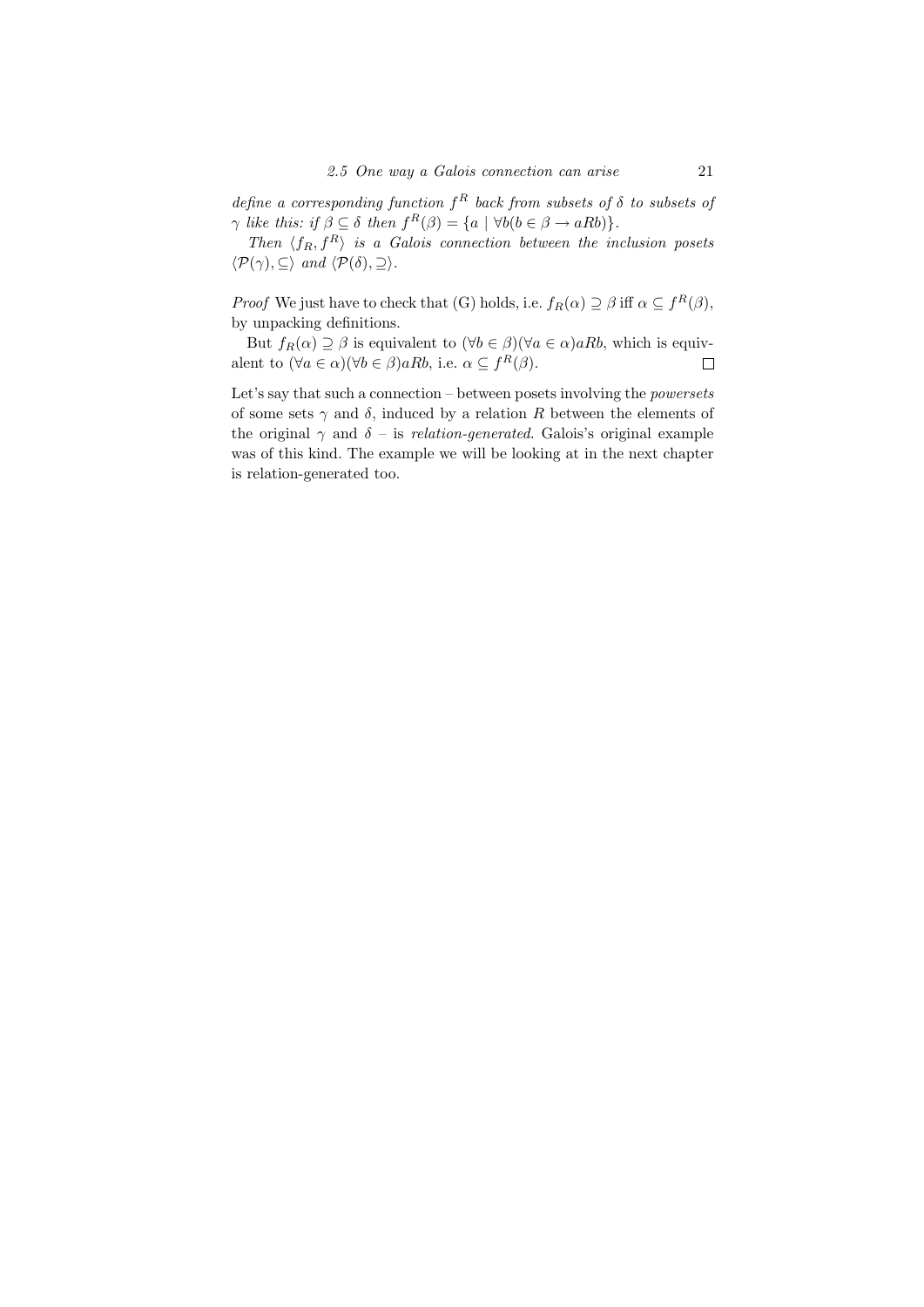# The Galois connection between syntax and semantics

3

And now, at last, we get to explicate Lawvere's talk 'the familiar Galois connection between sets of axioms and classes of models, for a fixed [signature]'.

### 3.1 Some reminders

First, in this section, some quick reminders. Let L be a formal language. Then a set of L-axioms in the wide sense that Lawvere is using is just any old set  $\alpha$  of L-sentences. And by talk of models, Lawvere in fact just means structures apt for interpreting a language with L's signature. So the claim is that we can make a Galois connection between sets of sentences and classes of structures.

To take a familiar type of example. Suppose  $L$  is a classical firstorder language. L will have its distinctive non-logical vocabulary. The particular choice of symbolism is unimportant, of course – what really matters is  $L$ 's signature, which specifies  $L$  as having a certain fixed number of constants, a certain fixed number of predicates (each with a given arity), and a certain fixed number of function-symbols (again each with a given arity). A structure apt for interpreting  $L$  will have a domain, with distinguished elements assigned to each constant, sets of  $n$ -tuples from the domain assigned to  $n$ -ary predicates, and appropriate sets of  $n+1$ -tuples from the domain assigned to n-ary functions. We can then define what it is for an L-sentence  $\varphi$  to be true with respect to the L-structure s in the entirely familiar way.

But nothing that follows will in fact depend on  $L$ 's being classical or being first-order. We just need there to be some conception of a class of L-structures apt for interpreting L-sentences, and the idea of a particular L-sentence being true with respect to a structure.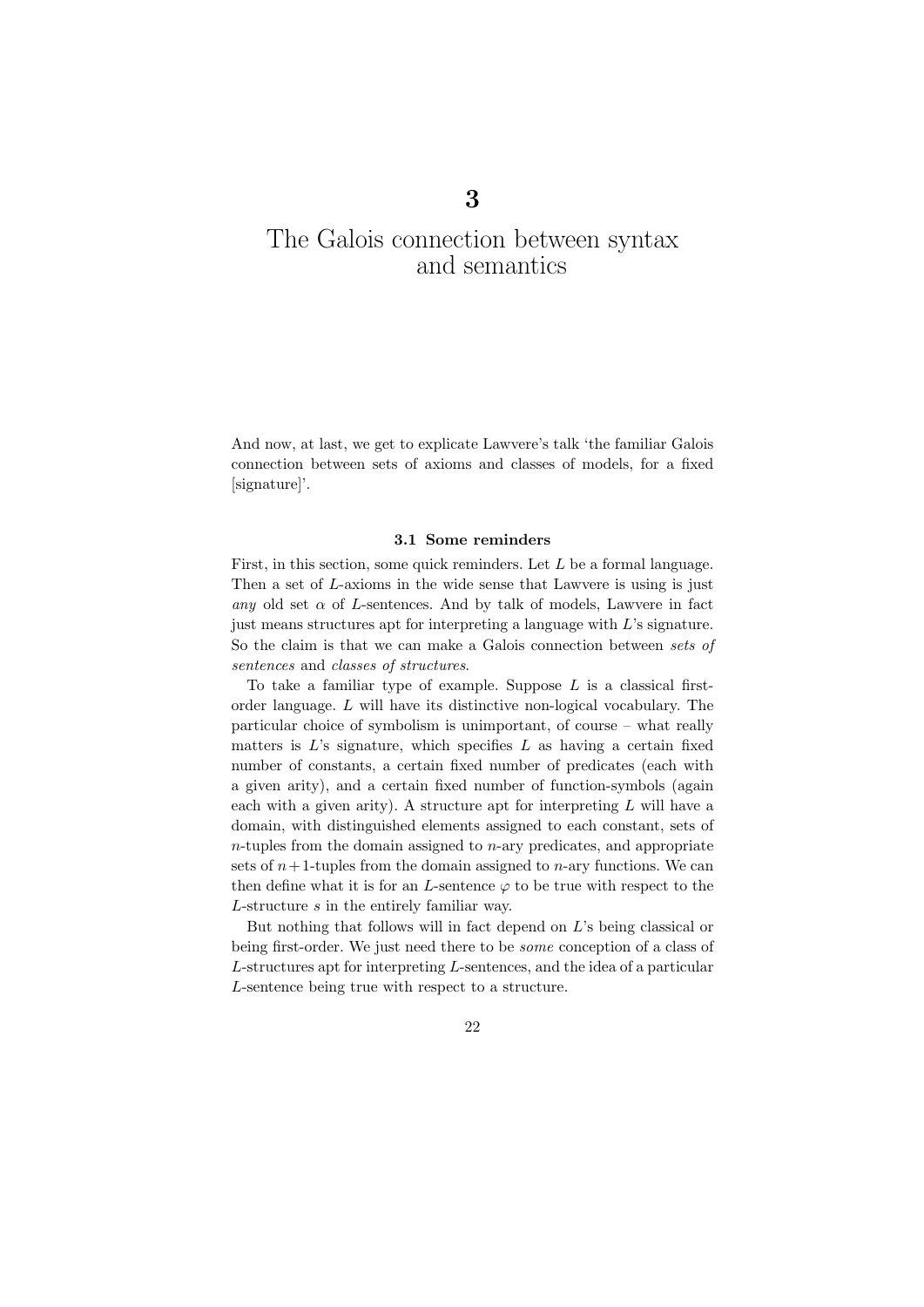We'll use entirely familiar notation and terminology. For the record:

**Definitions 3.1.1** For a given formal language  $L$ ,  $\varphi$  be an L-sentence,  $\alpha$  a set of L-sentences, and s be L-structure. Then

- (i) If  $\varphi$  is true w.r.t. s, we write 's  $\models \varphi$ '.
- (ii) The L-structure s is a model of  $\alpha$  iff for every  $\varphi \in \alpha$ ,  $s \models \varphi$ .
- (iii) If every model of  $\alpha$  makes  $\varphi$  true, we write ' $\alpha \models \varphi'$ .

NB, contrast the second definition – the modern conventional one – with Lawvere's wider usage of 'model'. The overloading of the symbol  $\equiv$ ' is of course entirely standard.

### 3.2 Making the connection

Now we make Lawvere's connection. Make the same assumption that  $L$  is a formal language, and  $L$ -structures are those which are apt for interpreting it. Then,

**Definitions 3.2.1** Let  $A$  (' $A$ ' for axioms) be the set of all L-sentences, and S be the set of all L-structures. Then put

- (i)  $\mathscr{A} = \langle \mathcal{P}(A), \subseteq \rangle$ .
- (ii)  $\mathscr{S} = \langle \mathcal{P}(S), \supset \rangle$ .
- (iii) For  $\alpha \subseteq A$ , put  $f_*(\alpha) = \{s \mid \forall \varphi(\varphi \in \alpha \to s \models \varphi)\}.$
- (iv) For  $\sigma \subseteq S$ , put  $f^*(\sigma) = {\varphi \mid \forall s (s \in \sigma \rightarrow s \models \varphi)}$ .

(Ok, there's a wrinkle there which might immediately strike you: but if you spot it, bear with me, and I'll return to the point.)

Here, then,  $f_*$  is the natural 'find the models' function. It takes a bunch of sentences  $\alpha$  and looks for the biggest collection of structures that make the sentences in the bunch all true together, i.e. it returns all the models of  $\alpha$ . In the other direction,  $f^*$  is the natural 'find all the true sentences' function. It takes a bunch of L-structures and looks for the biggest bunch of L-sentences that are true of all of those structures. And by Theorem 2.5.1, it is immediate that

**Theorem 3.2.2**  $\langle f_*, f^* \rangle$  is a Galois connection between  $\mathscr A$  and  $\mathscr S$ .

*Proof* It's the connection generated by the converse of the relation  $\models$ , which holds between elements of A and S.П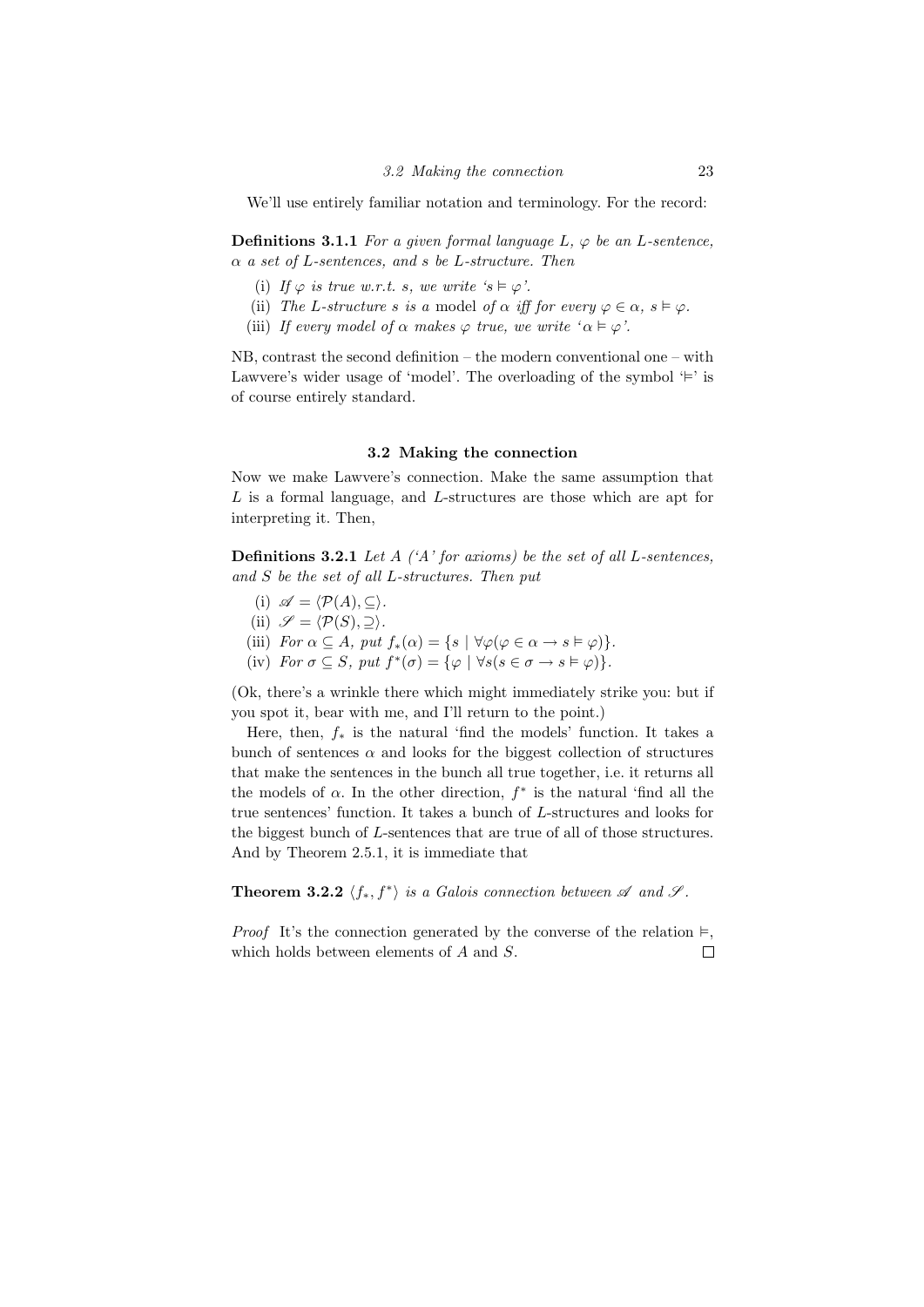### 3.3 Drawing the consequences

Terrific! Now we can just grind the handle, and apply all those general theorems about Galois connections from the last chapter to our special case of the connection between  $\mathscr A$  and  $\mathscr S$ . So let's collect together some of the implications:

**Theorem 3.3.1** With  $f_*, f^*$  as defined, forming a Galois connection between  $\mathscr{A} = \langle \mathcal{P}(A), \subseteq \rangle$  and  $\mathscr{S} = \langle \mathcal{P}(S), \supseteq \rangle$ ,

- (i)  $f_*$  is monotone, i.e. if  $\alpha \subseteq \alpha'$  then  $f_*(\alpha) \supseteq f_*(\alpha')$ .
- (ii)  $\alpha \subseteq f^*(f_*(\alpha)),$
- (iii)  $f_* \circ f^* \circ f_* = f_*,$
- (iv)  $\alpha \in f^*(\mathcal{P}(S))$  if and only if  $\alpha$  is a fixed point of  $f^* \circ f_*$ .

And dually we have

- (v)  $f^*$  is monotone, i.e. if  $\mu \supseteq \mu'$  then  $f^*(\mu) \subseteq f^*(\mu').$
- (vi)  $f_*(f^*(\mu)) \supseteq \mu$ ,
- (vii)  $f^* \circ f_* \circ f^* = f^*$ ,
- (viii)  $\mu \in f_*(\mathcal{P}(A))$  if and only if  $\mu$  is a fixed point of  $f_* \circ f^*$ .

The proofs of all these claims are already to hand from the last chapter.

But what do they really mean? Well, result (i) just reminds us that if the set of sentences  $\alpha$  is contained in  $\alpha'$ , then the set of models of  $\alpha$  contains those of  $\alpha'$ . In other words, as we expand a set of sentences we can't increase the number of ways of making them all true together. (Trivial example: expand the usual set of axioms for group theory by adding the axiom that for all elements  $x, y, x \cdot y = y \cdot x$ , where '.' is group multiplication. Plainly we thereby reduce the class of models to just the class of Abelian groups.)

What about results (ii) to (iv)? To get a handle on these, let's consider the significance of the composite map  $f^* \circ f_*$ .

By definition,  $f_*(\alpha)$  is the set of all structures which are models for  $\alpha$ . So  $f^*(f_*(\alpha))$  is the most inclusive set of sentences which are true on all those structures which are models for  $\alpha$ . In more familiar terms,  $\varphi \in f^*(f_*(\alpha))$  iff every interpretation which makes all of  $\alpha$  true makes  $\varphi$  true. Hence  $f^*(f_*(\alpha))$  is just the set of logical consequences of  $\alpha$ .

And here we link up with a very familiar old idea. For recall:

Definitions 3.3.2 A set of sentences  $\theta$  is closed under logical consequence just in case, if  $\theta \models \varphi$ , then  $\varphi \in \theta$ . And then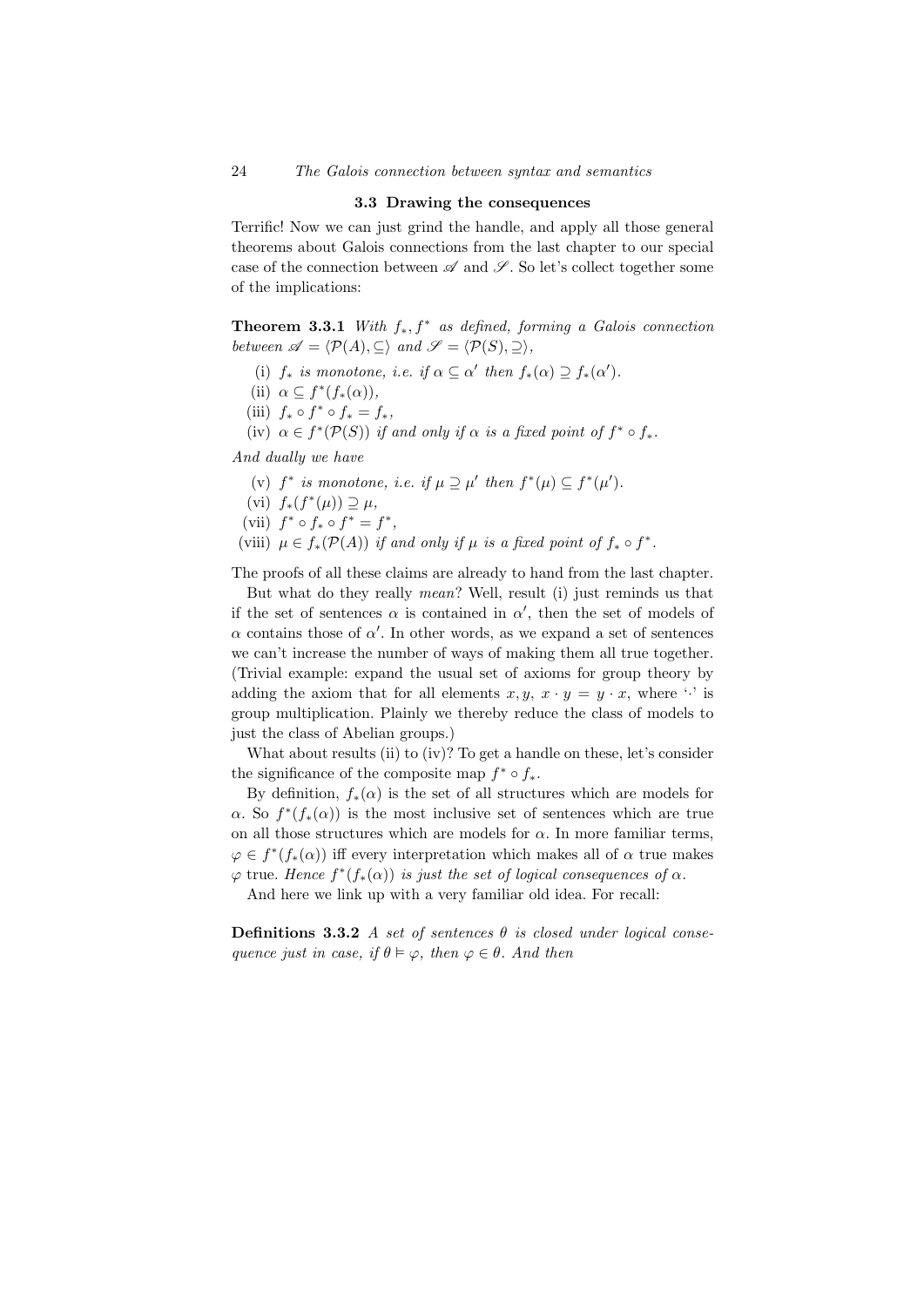- (i) An L-theory  $\theta$  is a set of L-sentences closed under logical consequence.
- (ii) The theory with axioms  $\alpha$  is the smallest theory containing  $\alpha$ .<sup>†</sup>

We consequently have not only that  $f^* \circ f_*$  is a closure function (by Theorem 2.4.5), but it generates a closure under logical consequence – more precisely, it generates the smallest closure:

# **Theorem 3.3.3**  $f^*(f_*(\alpha))$  is the theory with axioms  $\alpha$ .

*Proof* We've already seen why  $f^*(f_*(\alpha))$  must be closed under logical consequence and hence is a theory. By Theorem 3.3.1 (ii), that theory contains  $\alpha$ . And it is the smallest theory that contains  $\alpha$ . In other words, if  $\theta$  is any theory which contains  $\alpha$ , then  $f^*(f_*(\alpha)) \subseteq \theta$ .

Why? By hypothesis  $\alpha \subseteq \theta$ . Since  $f_*$  is monotone by Theorem 3.3.1 (i),  $f_*(\alpha) \supseteq f_*(\theta)$ . Since  $f^*$  is monotone by  $(v)$ ,  $f^*(f_*(\alpha)) \subseteq f^*(f_*(\theta))$ . But  $\theta$  is a theory. And for any theory, evidently  $f^*(f_*(\theta))$ , the set of logical consequences of  $\theta$ , is just  $\theta$ . So  $f^*(f_*(\alpha)) \subseteq \theta$ .  $\Box$ 

And looked at through the lens of that last theorem, parts (ii) to (iv) of Theorem 3.3.1 now become near trivia. Thus (ii) just says again that, given a set of sentences as axioms, forming the theory with those axioms can't give us a smaller set; (iii) says that if you first round out a bunch of sentences  $\alpha$  to get the theory  $\theta(\alpha)$  and then look for the theory's models, you get to the same place as if you'd just looked for the models of  $\alpha$ straight off; and (iv) tells us that the function  $f^*$  that looks for all the sentences made true across a bunch of models must return as its value a set of sentences closed under logical consequence.

What about the rest of Theorem 3.3.1? Well, (v) just confirms our expectations again. It says that if the set of structures  $\mu$  contains  $\mu'$ , then the set of truths verified by all the structures in  $\mu$  is contained in the set of truths verified by all the structures in  $\mu'$ . But as for the other results, what's *their* significance? What does the map  $f_* \circ f^*$  do for us?

Well,  $f^*(\mu)$  is the most inclusive set of L-sentences made true by every structure in  $\mu$ . So  $f^*(\mu)$  is a theory (that because the logical consequences of any sentences in  $f^*(\mu)$  will also be made true by every structure in  $\mu$ , so  $f^*(\mu)$  is closed under logical consequence). And hence

<sup>†</sup> 'Theories' are, of course, equally often defined as sets of sentences closed under some syntactic deducibility relation (rather than as sets closed under semantic consequence). So let's emphasize: it is the semantic relation that is in play in our definition here.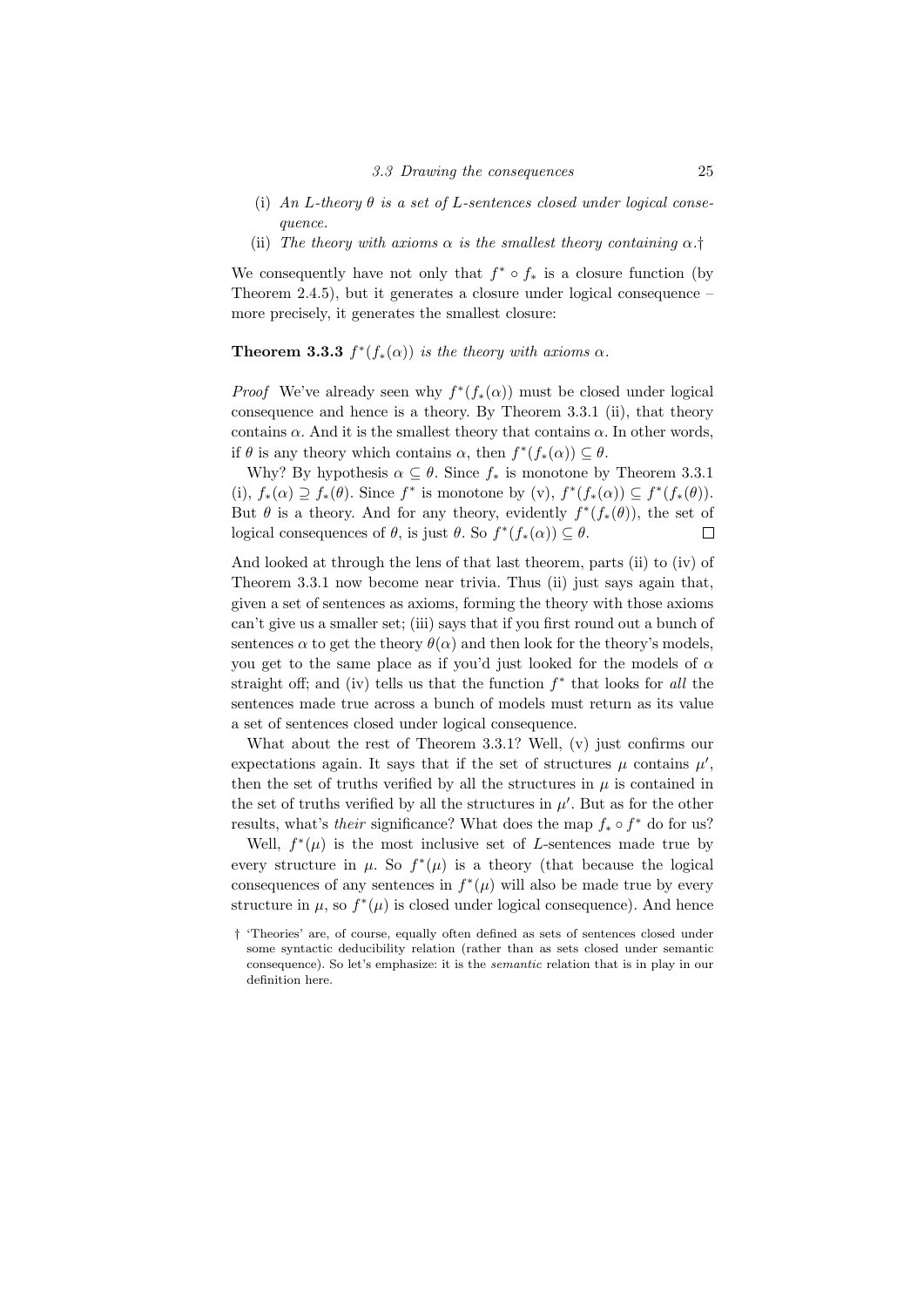26 The Galois connection between syntax and semantics

 $f_*(f^*(\mu))$  is the set of all structures which are models for that theory. Which links up with another familiar idea:

**Definition 3.3.4** An class of S-structures  $\mu$  is axiomatizable if there is an L-theory  $\theta$  such  $m \in \mu$  iff m is a model of  $\theta$ .

We then have

**Theorem 3.3.5**  $f_*(f^*(\mu))$  is an axiomatizable class of structures, and it is the smallest axiomatizable class containing  $\mu$ .

Proof Dual to the proof of Theorem 3.3.3

 $\Box$ 

And looked at through the lens of this theorem, the last three parts of Theorem 3.3.1 again turn into near trivia. Thus, (ii) just repeats that the smallest axiomatizable class containing  $\mu$  contains  $\mu$ ; (iii) says that if you first round out a bunch of models  $\mu$  to get the minimal axiomatizable class and then look an axiomatization for those models, you get to the same place as if you'd just looked for the theory for  $\mu$  straight off; and (iv) tells us that the function  $f_*$  that looks for all the models of a theory must return an axiomatizable class.

## 3.4 Triviality?

'Hold on! Is that it? But those results really are just trivial! Have we laboured so hard to bring forth such a mouse?'

An understandable first reaction, perhaps, but one that rather misses the point. So two comments.

First, the appearance of mere triviality comes when we look at the elements of Theorem 3.3.1 in the light of Theorems 3.3.3 and 3.3.5. But remember that those latter linking theorems are not themselves entirely trivial.

But second, and more importantly, we are not in any case in the business here of proving exciting new results about theories: rather we are trying to fit familiar old thoughts into a less familiar but much more general order-theoretic framework. Look at it this way. Start from the true-of relation which can obtain between an L-sentence and an Lstructure. That immediately generates a Galois connection between two naturally ordered posets whose elements are sets of sentences and sets of structures. And this *already* dictates that e.g. the composite map  $f^* \circ f_*$ has to have a special significance. So in this way, the notion of the theory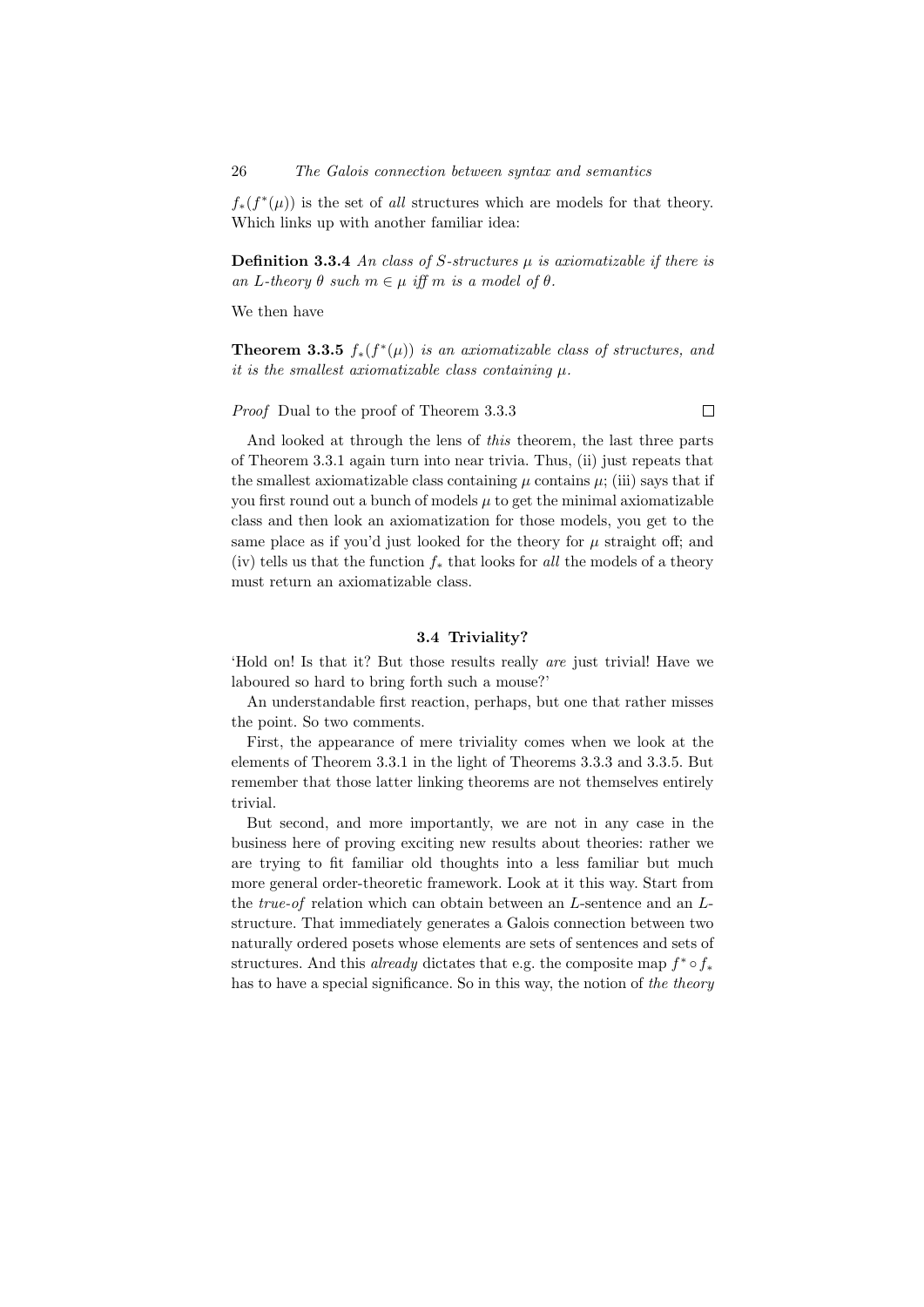with axioms  $\alpha$ , with all the properties we'd expect of that notion, is (as it were) forced upon us, generated by a construction that appears all over the place in mathematics.

This kind of setting of familiar ideas into a wider abstract framework – so we get to see local results in one domain as in fact exemplifying a very general pattern that can be found across many domains – is characteristic of modern mathematics (category theory, perhaps, giving us the most spectacular examples). And showing in this way how the local fits into a general pattern is one kind of explanatory exercise, revealing how the particular case exemplifies a 'natural kind' of phenomenon.

I suspect that if you aren't even just a little intrigued by the elegance of this kind of pattern-finding exercise, then perhaps certain types of mathematics aren't really for you!

### 3.5 More consequences

It will perhaps help us to see better what's going on here when we consider Theorem 2.4.3 again, which implies in the present case that

**Theorem 3.5.1**  $\mathscr{A}^f = \langle f^*(f_*(\mathcal{P}(A))), \subseteq \rangle$  and  $\mathscr{S}_f = \langle f_*(f^*(\mathcal{P}(S))), \subseteq \rangle$ are order-isomorphic, and (the restriction of)  $f_*$  provides an isomorphism between them.

So  $\mathscr{A}^f$  is the poset of theories built in the language L, ordered by inclusion. This poset evidently has a maximum, namely the inconsistent theory containing all L-sentences. Then, at the top of the poset in the ordering, just under the maximum, will be those theories  $\theta$  such that adding even one more new axiom to  $\theta$  which isn't already in the set takes us back to the maximal, inconsistent theory. Such a  $\theta$  is consistent, since it doesn't contain all L-sentences (here we are assuming that the semantic consequence relation for  $L$  has the usual  $ex$  false quodlibet property). But  $\theta$  is negation-complete, i.e. for every L-sentence  $\varphi$  either  $\varphi \in \theta$  or  $\neg \varphi \in \theta$ . (Proof of negation completeness: Suppose for reductio that, for some  $\varphi$ , neither  $\theta \not\vDash \varphi$  and  $\theta \not\vDash \neg \varphi$ . Since  $\theta \not\vDash \varphi$ ,  $\varphi \notin \theta$ . Since  $\theta \not\vDash \neg \varphi$ , the new theory with axioms  $\theta, \varphi$  is still consistent so not the maximum theory. Which contradicts the assumption that adding any new axiom to  $\theta$  gives us the maximum theory.)

As we go down the poset  $\mathscr{A}^f$  further in the ordering, then we move from the maximum theory, through the negation-complete theories, on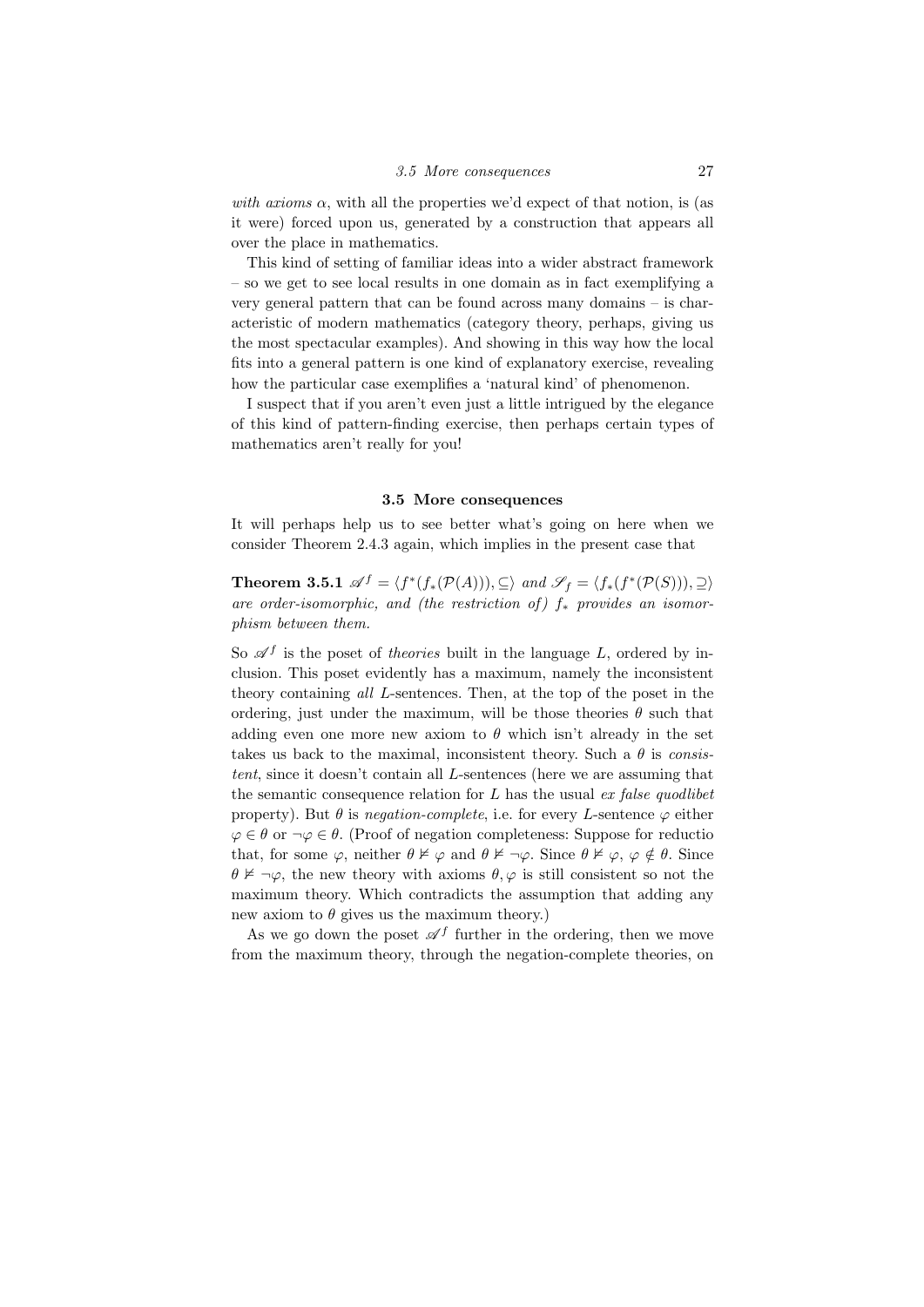to more and more partial theories, till we get down to the empty theory as the minimum.

Now, our theorem tells us that  $f_*$  is an order-isomorphism between  $\mathscr{A}^f$ , our poset of theories, and a corresponding poset of axiomatizablesets-of-structures,  $\mathscr{S}_f$ . And how is that second poset built up?

Well, start with the maximum of  $\mathscr{A}^f$ , the inconsistent theory: then  $f_*$ will map that across to the maximum of  $\mathscr{S}_f$ , namely the empty set of structures (remember which way up the ordering is on the structures side of the Galois connection). And then, just below the maximum of  $\mathscr{A}^f$ ,  $f_*$ maps each consistent negation-complete theory to the corresponding set of its models. But the models of a negation-complete theory  $\theta$  agree on the truth-value of every L-sentence (for they make  $\varphi$  true if  $\varphi \in \theta$  and  $\varphi$  false if  $\neg \varphi \in \theta$ , and by negation completeness one or other case must hold). So  $f_*$  maps the negation-complete theories to sets of *elementarily* equivalent structures, in the model-theorist's sense.

Then, as we go further down the poset  $\mathscr{A}_f$  we get more and more partial theories which settle the truth-values of more and more limited classes of sentences. And  $f_*$  maps these partial theories to bunches of structures, i.e. elements of  $\mathscr{S}^f$ , which agree on narrower and narrower classes of sentences closed under logical consequence. These axiomatizable bunches of structures are, by our theorems, exactly the ones which can be represented as  $f_*(f^*(\mu))$  for some  $\mu$  or other.

## 3.6 Posets as sets

And I think that's probably about as much juice as we can usefully squeeze out of idea of a Galois connection, at least as applied to the simple observation that the 'true of' relation generates a connection between sets of L-sentences and sets of L-structures. But we'll see other examples of logically salient connections in what follows.

However, we ought to finish by making one general comment, if only to quiet the worry that might well have occurred to you (well, probably should have occurred to you) when confronted with Definitions 3.2.1.

We said at the outset that a poset is a *set* equipped with a partial ordering. However, although that was entirely standard, it was in a sense overkill. Strictly speaking, for most of our discussion we might have done better to use a plural idiom and say that our concern is with cases where we have *some objects* and a partial ordering defined over them. For we don't in general really need to think of those many objects as themselves constituting a new object, the set of them.